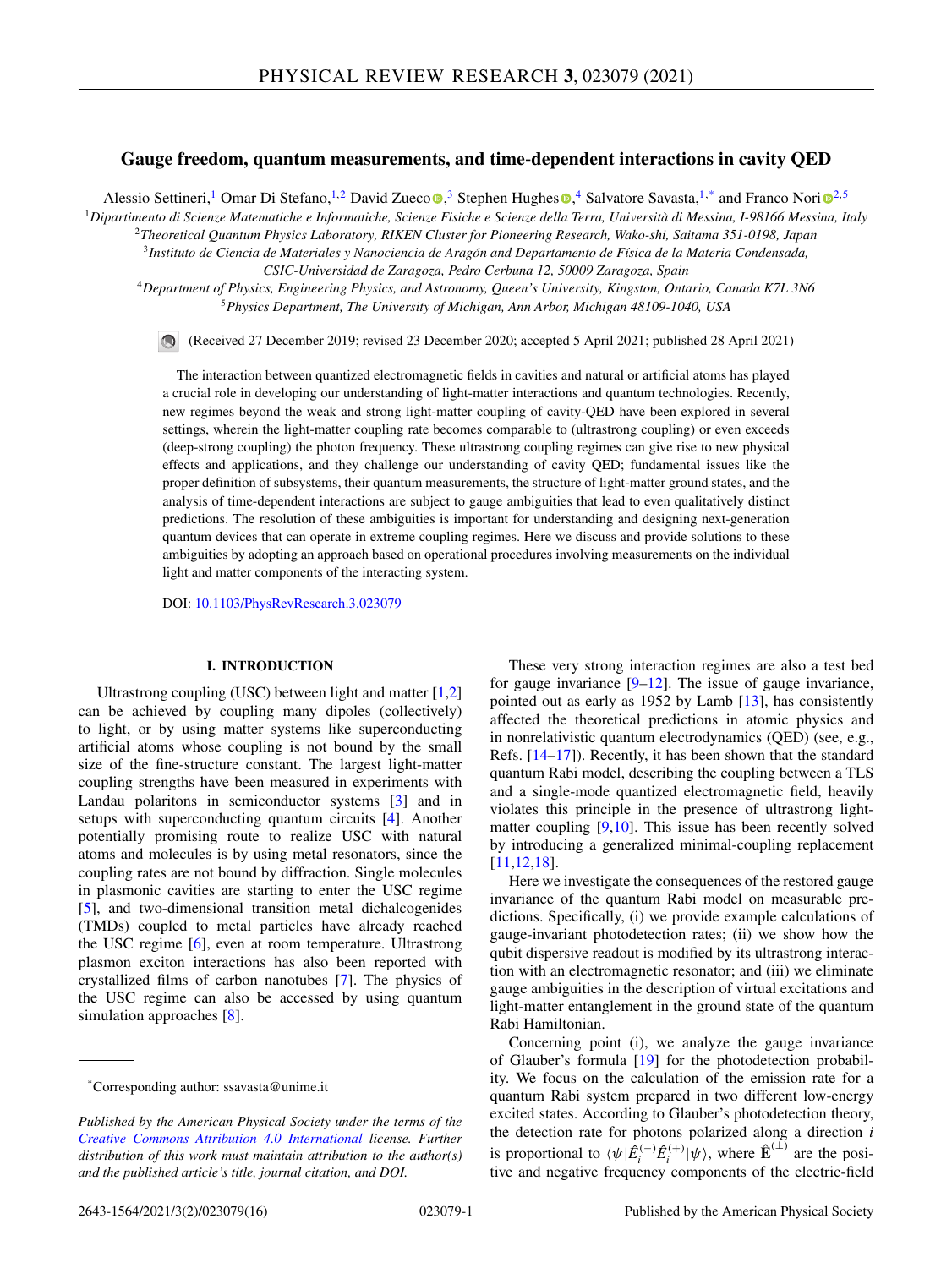<span id="page-1-0"></span>operator. In the Coulomb gauge, **E**ˆ is proportional to the field canonical momentum and can be expanded in terms of photon operators. In contrast, in the multipolar gauge, the canonical momentum that can be expanded in terms of photon operators is not  $\hat{E}$  but the displacement field operator  $\hat{D}$  [\[17\]](#page-13-0). Consequently, in the multipolar gauge the electric field operator associated to a cavity mode cannot be expanded in terms of photon operators only. In the context of the Dicke model, describing the interaction of several (two-level) atoms with a single cavity mode, it has been shown that ignoring this issue can lead to incorrect results [\[20,21\]](#page-13-0). This subtlety, originating from the gauge dependence of the field canonical momentum (see, e.g., Refs. [\[14,15,17\]](#page-13-0)), is generally disregarded in the quantum Rabi model [\[1\]](#page-13-0), and the usual procedure is to obtain the system states in the dipole gauge (the multipolar gauge after the electric-dipole approximation)  $|\psi_D\rangle$ , and to calculate the photodetection rate ignoring that in this gauge the electric field operator is not a canonical momentum. As we show here, this procedure, when applied to the quantum Rabi model, can lead to strongly incorrect (and unphysical) predictions.

The qubit dispersive readout, (ii), represents an important example of quantum-nondemolition measurement. Coupling a quibit with moderate interaction strength to an out-ofresonance electromagnetic resonator, it is possible to obtain information on the qubit state without affecting it too much. In this case, the situation with respect to point (i) is reversed, since, in the multipolar gauge the particle momentum is not affected by the interaction, in contrast to to the Coulomb gauge.

Finally, with point (iii), we face gauge ambiguities related to the presence of ground state excitations. A distinguishing feature of USC systems is the presence of entangled light and matter excitations in the ground state, determined by the counter-rotating terms in the interaction Hamiltonian [\[22–24\]](#page-14-0). Indeed, all excited states are also dressed by multiple virtual excitations [\[25\]](#page-14-0). Much research on these systems has dealt with understanding whether these dressed excitations are real or virtual and how they can be probed or extracted [\[1,2\]](#page-13-0). These vacuum excitations can be converted into real detectable ones (see, e.g., Refs. [\[25–31\]](#page-14-0)). However, the analysis of these effects is affected by possible ambiguities arising from the gauge dependence of the system eigenstates  $[10,11,32]$  $[10,11,32]$ . Specifically, the unitary gauge transformation does not con-serve virtual excitations, nor light-matter entanglement [\[32\]](#page-14-0). Hence, the definition of these key features of the USC regime is subject to "ambiguities," so that, as we show here, a maximally entangled ground state can become separable in a different gauge. In particular, we show that the entangled light and matter excitations in the ground state, that can be observed (e.g., after a sudden switch-off of the interaction), are those calculated in the Coulomb gauge. Hence the existence of a correct quantum Rabi model in the Coulomb gauge is essential to calculate these quantities.

The analysis of points (i)–(iii) in this paper shows that the gauge-invariant quantum Rabi model is an essential tool to provide correct testable predictions not affected by gauge ambiguities. Although we present numerical results for TLSs interacting with a single mode electromagnetic resonator, the concepts and methods developed here are far more general. For example, they can also be applied to general multilevel matter systems and multimode resonators.



FIG. 1. Cavity QED setup. Schematic view of a typical cavity QED system consisting of an atom (depicted as an effective spin) embedded in an optical cavity. The symbols  $\gamma$  and  $\kappa$  represent the atom and cavity decay rates, respectively.

#### **II. QUANTUM RABI HAMILTONIANS**

In this section, we briefly recall the quantum Rabi model, focusing on the Hamiltonians in the Coulomb gauge and dipole gauge, and on the transformations relating the two different gauges.

Let us consider a simple cavity QED system represented by a single atom (dipole) coupled to an optical resonator (see Fig. 1). We start by adopting the Coulomb gauge, where the particle momentum is coupled only to the transverse part of the vector potential **A**. It represents the field coordinate, while its conjugate momentum is proportional to the transverse electric field operator. The latter field (as well as the vector potential) can be expanded in terms of photon creation and destruction operators:  $\hat{\mathbf{E}}_C(\mathbf{r},t) =$  $\sum$ photon creation and destruction operators:  $\mathbf{E}_c(\mathbf{r}, t) = k \mathbf{E}_k(\mathbf{r}) \hat{a}_k e^{-i\omega_k t} + \text{H.c., where } \mathbf{E}_k(\mathbf{r}) = \sqrt{\hbar \omega_k/2 \varepsilon_0} \mathbf{f}_k(\mathbf{r})$  are the effective mode amplitudes, and H.c. represents Hermitian conjugate. Here,  $f_k(r)$  are any general "normal modes" with real eigenfrequencies,  $\omega_k$ , obtained from Maxwell's equations for a particular medium. They are normalized and complete (including also the longitudinal modes,  $\omega_k = 0$ ), so that  $\sum_{k} \epsilon_b(\mathbf{r}') \mathbf{f}_k^*(\mathbf{r}) \mathbf{f}_k(\mathbf{r}') = \mathbf{1}\delta(\mathbf{r}-\mathbf{r}')$ , where  $\epsilon_b$  is the relative dielectric function of a background dielectric medium. The system Hamiltonian is

$$
\hat{H}_C = \frac{1}{2m} [\hat{\mathbf{p}}_C - q\hat{\mathbf{A}}(\mathbf{r})]^2 + V(\mathbf{r}) + \sum_k \hbar \omega_k \hat{a}_k^\dagger \hat{a}_k, \quad (1)
$$

where  $\hat{\mathbf{p}}_C$  and  $V(\mathbf{r})$  are the particle's canonical momentum and potential.

The quantum Rabi Hamiltonian in the Coulomb gauge, can be obtained considering a single two-level system (TLS) at position **r**<sub>0</sub>, with (real) dipole moment  $\mu = q \langle e | \mathbf{x} | g \rangle$ , interacting with a single cavity mode  $[(\hat{a}_k, \mathbf{f}_k, \omega_k) \rightarrow (\hat{a}, \mathbf{f}_c, \omega_c)]$ . The correct (namely, satisfying the gauge principle) quantum Rabi Hamiltonian [\[11\]](#page-13-0) strongly differs from the standard quantum Rabi model, and takes the modified form

$$
\hat{\mathcal{H}}_C = \hbar \omega_c \hat{a}^\dagger \hat{a} + \frac{\hbar \omega_0}{2} \{ \hat{\sigma}_z \cos \left[ 2\eta (\hat{a} + \hat{a}^\dagger) \right] + \hat{\sigma}_y \sin \left[ 2\eta (\hat{a} + \hat{a}^\dagger) \right] \},\tag{2}
$$

where  $\omega_c \eta \equiv g = \sqrt{\omega_c/2\hbar\epsilon_0} \mu \cdot \mathbf{f}_c(\mathbf{r}_0)$ , and  $\hat{\sigma}_j$  are the usual Pauli operators. Very recently, this result has been obtained by using a different approach based on the implementation of the gauge principle in TLSs [\[18\]](#page-13-0); this alternative procedure can be regarded as the two-site version of the general method used to implement the gauge principle in lattice gauge theories [\[33,34\]](#page-14-0). In quantum field theory, the coupling of particles with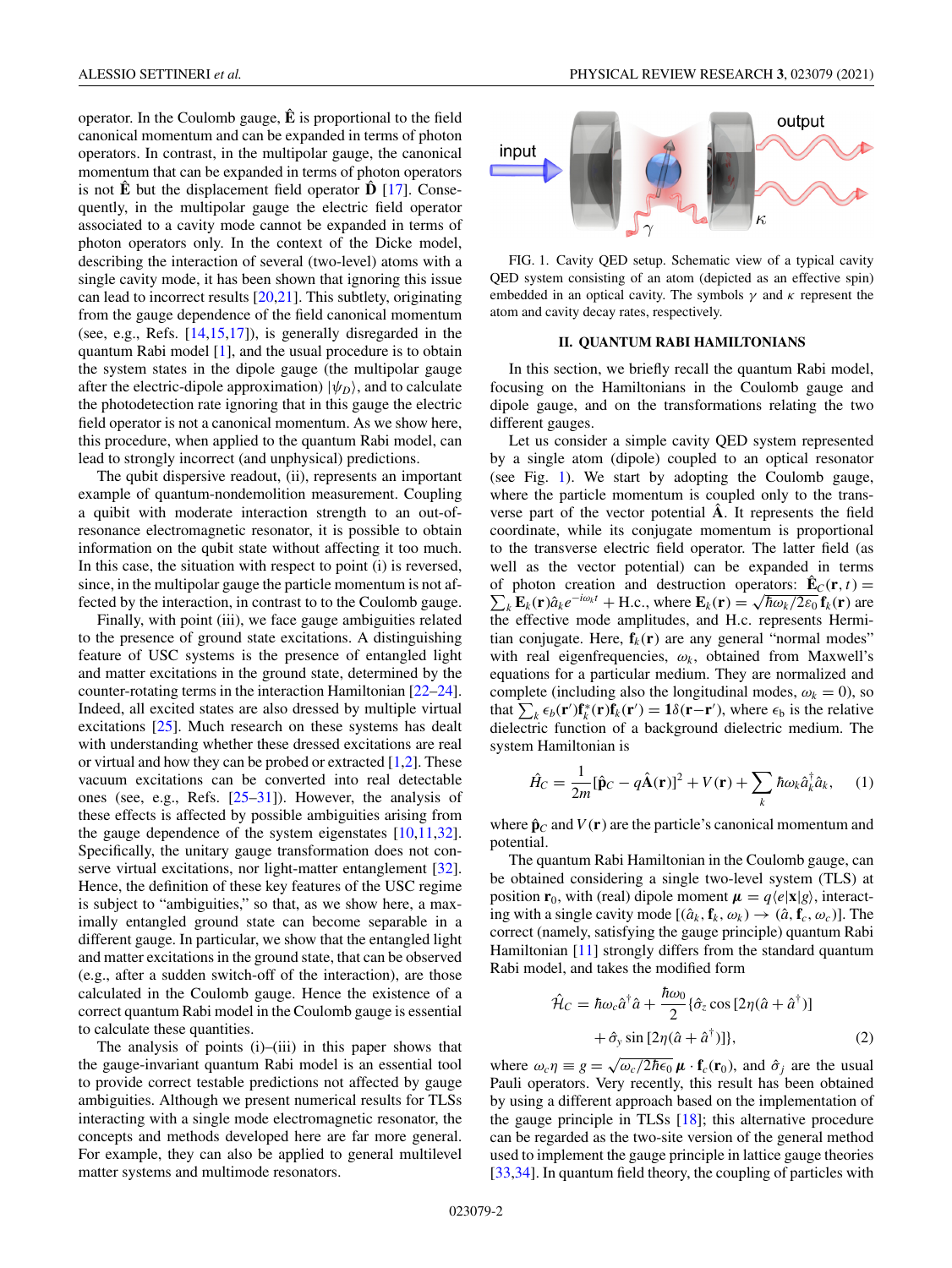<span id="page-2-0"></span>the electromagnetic field is introduced to guarantee that the theory is invariant under a local (in space and time) phase transformation of the particle's wave function. The changes in the particle's equation of motion (or in the action) are compensated by introducing a coupling with the field, by the so-called minimal coupling replacement. When the particle's wave function undergoes such a local phase change, the field transforms according to a gauge transformation, so that the action of the total system remains unchanged. It has been shown that approximations such as the truncation of the Hilbert space for the matter system can cause a violation of the gauge principle, thus breaking gauge invariance. Such a breaking is particularly dramatic when the matter system is truncated to only two quantum states (quantum Rabi model), and the lightmatter coupling is very strong (USC). The method developed in Ref. [\[11\]](#page-13-0), leading to Eq. [\(2\)](#page-1-0) provides one resolution to this issue.

In cavity QED, the multipolar gauge followed by the dipole approximation (dipole gauge) represents a convenient and widely used choice. A generic system operator in the multipolar gauge,  $\hat{O}_M$ , is related to the corresponding operator in the Coulomb gauge  $\hat{O}_C$  by a suitable unitary Power-Zienau-Woolley (PZW) transformation [\[17](#page-13-0)[,35\]](#page-14-0):  $\hat{O}_{\rm M} = \hat{T} \hat{O}_{\rm C} \hat{T}^{\dagger}$  (see Appendix [A\)](#page-8-0). It turns out that in the multipolar gauge, while the field coordinate remains unchanged, its conjugate momentum is  $\hat{\Pi}_M = -\epsilon_0 \epsilon_b(\mathbf{r}) \hat{\mathbf{E}}_M - \hat{\mathbf{P}} = -\hat{\mathbf{D}}_M$ , where  $\check{\mathbf{P}}$  is the electric polarization and  $\hat{\mathbf{D}}_M$  is the displacement field [\[14](#page-13-0)[,36,37\]](#page-14-0), which can be directly expanded in terms of photon operators, using

$$
\hat{\mathbf{F}}_M(\mathbf{r},t) \equiv \frac{\hat{\mathbf{D}}_M(\mathbf{r},t)}{\epsilon_0 \epsilon_b(\mathbf{r})} = i \sum_k \sqrt{\frac{\hbar \omega_k}{2\epsilon_0}} \mathbf{f}_k(\mathbf{r}) \hat{a}_k(t) + \text{H.c.,}
$$
 (3)

where  $\hat{F}_M$  is the effective electric field that atomic dipoles couple to  $[37]$ . For a single dipole at position  $r_0$ , the interaction Hamiltonian is  $H_I = -qx \cdot \hat{\mathbf{F}}(\mathbf{r}_0) + (qx)^2/\epsilon_0 \epsilon_b(\mathbf{r}_0)$ . Considering a single TLS, we obtain

$$
\hat{\mathbf{F}}_D(\mathbf{r}) = \hat{\mathbf{E}}_D(\mathbf{r}) + \frac{\mu}{\epsilon_0 \epsilon_b(\mathbf{r}_0)} \delta(\mathbf{r} - \mathbf{r}_0) \hat{\sigma}_x, \tag{4}
$$

where  $\hat{\mathbf{E}}_D(\mathbf{r})$  is the electric field operator in the dipole gauge. We note that for spatial locations away from the dipole ( $\mathbf{r} \neq$ **r**<sub>0</sub>), then  $\mathbf{\hat{F}}_D$  and  $\mathbf{\hat{E}}_D$  are equivalent. Next, we rewrite  $\mathbf{\hat{E}}_D(\mathbf{r})$  in a way that makes each mode contribution clear:

$$
\hat{\mathbf{E}}_{D}(\mathbf{r},t) = i \sum_{k} \sqrt{\frac{\hbar \omega_{k}}{2\epsilon_{0}}} \mathbf{f}_{k}(\mathbf{r}) \hat{a}_{k}(t) + \text{H.c.} \n- \frac{1}{2\epsilon_{0}} \Bigg[ \sum_{k} \mathbf{f}_{k}^{*}(\mathbf{r}) \mathbf{f}_{k}(\mathbf{r}_{0}) + \mathbf{f}_{k}^{*}(\mathbf{r}_{0}) \mathbf{f}_{k}(\mathbf{r}) \Bigg] \cdot \boldsymbol{\mu} \, \hat{\sigma}_{x}.
$$
\n(5)

We now consider the single-mode limit, which is typically assumed in models such as the quantum Rabi model, where a single-mode cavity is the dominant mode of interest (see Appendix [A\)](#page-8-0):

$$
\hat{\mathbf{E}}_D(\mathbf{r},t) = i \sqrt{\frac{\hbar \omega_c}{2\epsilon_0}} \mathbf{f}_c(\mathbf{r}) \hat{a}'(t) + \text{H.c.},
$$
\n(6)

where  $\hat{a}'(t) = \hat{a}(t) + i\eta \hat{\sigma}_x(t)$  (see Ref. [\[11\]](#page-13-0)). We observe that the operators  $\hat{a}'$  and  $\hat{a}^{\prime\dagger}$  obey the same commutation relations of the bosonic operators  $\hat{a}$  and  $\hat{a}^{\dagger}$ . The total Hamiltonian (throughout the paper we use the calligraphic font for operators projected in a two level space) in the dipole gauge is

$$
\hat{\mathcal{H}}_D = \hat{\mathcal{H}}_{\text{free}} + \hat{\mathcal{V}}_D,\tag{7}
$$

where  $\hat{\mathcal{H}}_{\text{free}} = \hbar \omega_c \hat{a}^\dagger \hat{a} + \frac{\hbar \omega_0}{2} \hat{\sigma}_z$ ,  $\omega_0$  is the transition frequency of the TLS, and the interaction Hamiltonian is

$$
\hat{\mathcal{V}}_D = i\eta \hbar \omega_c (\hat{a}^\dagger - \hat{a}) \hat{\sigma}_x. \tag{8}
$$

The two gauges are related by the transformation  $\hat{\mathcal{H}}_D =$  $\hat{\mathcal{T}} \hat{\mathcal{H}}_C \hat{\mathcal{T}}^{\dagger}$ , where  $\hat{\mathcal{T}} = \exp(i\hat{\mathcal{F}})$  with  $\hat{\mathcal{F}} = -\eta \hat{\sigma}_x (\hat{a} + \hat{a}^{\dagger})$  (see Appendix [A\)](#page-8-0).

#### **III. PHOTODETECTION**

Gauge ambiguities may affect the calculation of photodetection probabilities. As anticipated in Sec. [I,](#page-0-0) this issue originates from the gauge dependence of the field's canonical momentum (see, e.g., Refs.  $[14,15,17]$ ). Reference  $[11]$ pointed out the gauge dependence of the photon creation and annihilation operators, without quantifying the impact of such dependence on photodetection rates. In this section, we face this problem by considering two different approaches. We first start from analyzing the gauge invariance of Glauber's formula for the photodetection probability. Then, we analyze a specific model of photodetectors: frequency-tunable two-level sensors; they constitute a powerful computational tool for calculating normal-order field correlation functions. Moreover, we clarify the origin of the gauge issues and how to fix then, by exploring gauge transformations of the whole quantum system consisting of an USC system plus one or more sensors (which can act as point detectors).

#### **A. Gauge invariance of photodetection probabilities**

The photon rate that can be measured from a pointlike detector in the resonator, at the position **r** and at a given time *t*, is proportional to [\[19\]](#page-13-0)

$$
\langle \hat{\mathbf{E}}^{(-)}(\mathbf{r},t) \cdot \hat{\mathbf{E}}^{(+)}(\mathbf{r},t) \rangle, \tag{9}
$$

where  $\hat{\mathbf{E}}^{(+)}$  and  $\hat{\mathbf{E}}^{(-)}$  are the positive and negative frequency components of the electric-field operator, with  $\hat{E}^{(-)}$  =  $[\hat{\mathbf{E}}^{(+)}]$ <sup>†</sup>. In the Coulomb gauge, the electric-field operator  $\hat{\mathbf{E}}$ is proportional to the field canonical momentum and can be expanded in terms of photon operators. However, in the multipolar gauge, the canonical momentum that can be expanded in terms of photon operators is not  $\hat{E}$  but the displacement operator  $\hat{\mathbf{D}}$  (as mentioned earlier). Also note that, in the absence of interactions, or when the rotating-wave approximation can be applied to the interaction Hamiltonian, the positive-frequency operator only contains photon destruction operators. However, when the rotating-wave approximation cannot be applied, this direct correspondence does not hold [\[38\]](#page-14-0). By using standard input-output theory, analogous results for the rate of emitted photons can be obtained for a detector placed outside the cavity [\[28,39\]](#page-14-0).

Considering a single-mode resonator coupled to a TLS (quantum Rabi model), assuming that the system is prepared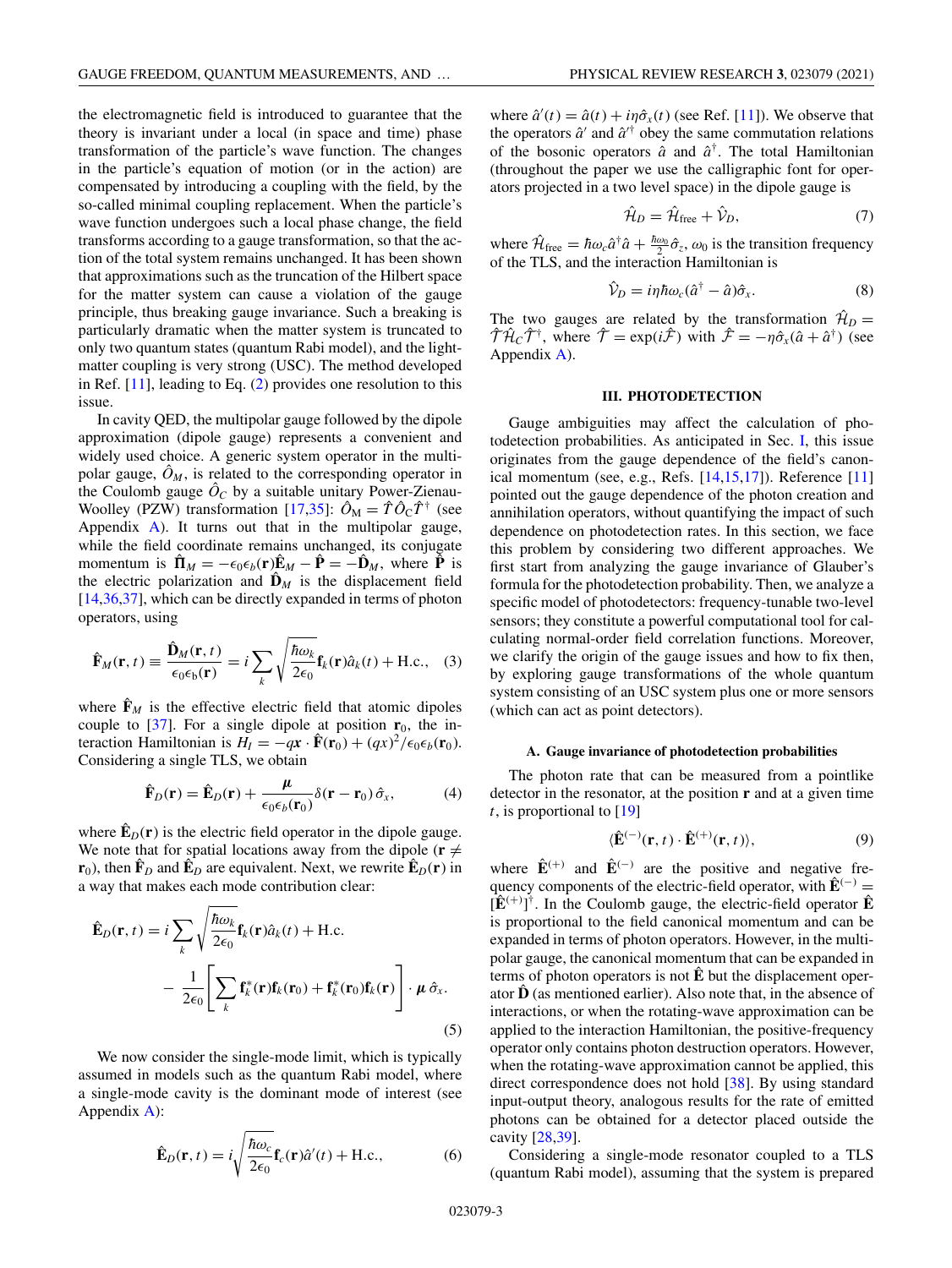<span id="page-3-0"></span>initially in a specific energy eigenstate  $|j_c\rangle$ , and using Eq. [\(9\)](#page-2-0), then the resulting detection rate in the Coulomb gauge is proportional to

$$
W = \sum_{k < j} |\langle k_c | \hat{\mathcal{P}} | j_c \rangle|^2,\tag{10}
$$

where

$$
\hat{\mathcal{P}} = i(\hat{a} - \hat{a}^{\dagger}), \tag{11}
$$

and we ordered the eigenstates so that  $j > k$  for eigenfrequencies  $\omega_i > \omega_k$ . If a tunable narrow-band detector is employed, a single transition can be selected, so that the detection rate for a frequency  $\omega = \omega_{j,k} \equiv \omega_j - \omega_k$  is proportional to

$$
W_{j,k} = |\langle k_C | \hat{\mathcal{P}} | j_C \rangle|^2. \tag{12}
$$

In contrast, in the dipole gauge, we obtain

$$
W_{j,k} = |\langle k_D | i(\hat{a} - \hat{a}^\dagger) - 2\eta \hat{\sigma}_x | j_D \rangle|^2. \tag{13}
$$

The gauge principle, as well as the theory of unitary transformations, ensures that Eqs.  $(12)$  and  $(13)$  provide the same result [\[11\]](#page-13-0). In constrast, the usual procedure, consisting in using the dipole gauge without changing accordingly the field operator (see, e.g., Refs. [\[1,2\]](#page-13-0)):  $W'_{j,k} = |\langle k_D | i(\hat{a} - \hat{b})|$  $\hat{a}^{\dagger}$  $|j_D\rangle|^2$ , provides wrong results. When the normalized coupling strength  $\eta \ll 1$ , the error can be small. However, when  $\eta$  is non-negligible, *W* and *W'* can provide very different predictions, as shown explicitly in Fig. 2. Figure  $2(a)$  displays the energy differences between the lowest excited levels and the ground energy level of the quantum Rabi Hamiltonian  $H_C$ (or  $\hat{\mathcal{H}}_D$ ) for the case of zero cavity-atom detuning ( $\omega_c = \omega_0$ ). Here we indicate the dressed ground state as  $|0\rangle$ , and the excited states as  $|\tilde{n}\pm\rangle$  on the basis of the usual notation for the Jaynes-Cummings (JC) eigenstates  $|n\pm\rangle$  (see, e.g., Ref. [\[40\]](#page-14-0)). Figure  $2(b)$  shows that, except for negligible couplings (where  $W_{1\pm,0} = W'_{1\pm,0} = 0.5$ ,  $W_{1\pm,0}$  and  $W'_{1\pm,0}$  display different results. The differences are evident already for  $\eta \sim 0.1$ .

It is interesting to point out some noteworthy features of this comparison. First, we observe that  $W_{\tilde{l}+\tilde{0}} > W_{\tilde{l}-\tilde{0}}$  for all the values of  $\eta$ , and finally, for increasing  $\eta$ ,  $W_{\tilde{I}-,\tilde{0}} \to 0$ . These results originate from the dependence on  $\eta$  of the corresponding transition frequencies  $\omega_{\tilde{l}\pm,\tilde{0}}$ . Specifically, photodetection is an energy absorbing process, whose rate is proportional to the intensity, which in turn is proportional to the energy of the absorbed photons. Hence,  $\omega_{\tilde{I}+\tilde{0}} > \omega_{\tilde{I}-\tilde{0}}$  implies  $W_{\tilde{I}+\tilde{0}} >$ *W*<sub>1</sub><sup>−</sup>,0<sup>*m*</sup>. For the same reason, when  $\omega_{1-\overline{0}} \rightarrow 0$ , there is no energy to be absorbed, and  $W_{\tilde{1}-,\tilde{0}} \to 0$ . On the contrary,  $W'_{\tilde{1}\pm,\tilde{0}}$ displays the opposite (*unphysical*) behavior.

Finally, we remark that, very recently, it has been shown [\[41\]](#page-14-0) that the detection rate  $W_{i,k}$  in Eq. (12) provides very different results with respect to  $X_{j,k} = |\langle k_C | \hat{Q} | k_C \rangle|^2$ , which is the corresponding quantity obtained using a different quadrature:  $\hat{Q} = \hat{a} + \hat{a}^{\dagger}$ . The form of this interaction also affects the observables calculated in a quantum master equation approach, such as the cavity emitted spectrum of a pump-driven quantum Rabi model [\[42\]](#page-14-0).



FIG. 2. Quantum Rabi model. (a) Normalized energy levels differences between the lowest excited levels and the ground energy level of the quantum Rabi Hamiltonian  $\hat{H}_C$  for the case of zero detuning  $(\omega_c = \omega_0)$  as a function of the normalized coupling strength  $\eta$ ; (b) modulus squared of the transition matrix elements of the electric-field operator,  $W_{\tilde{l}\pm\tilde{0}}$ , accounting for the transitions between the two lowest excited levels and the ground state of the quantum Rabi Hamiltonian, vs  $\eta$ . For comparison, the panel also reports the wrong matrix elements  $W'_{\tilde{l}\pm,\tilde{0}}$  (see text).

### **B. Two-level sensors**

It has been shown [\[43\]](#page-14-0) that normal-order correlation functions, which describe the detection of photons according to Glauber's theory, can be calculated considering frequencytunable two-level sensors in the limit of their vanishing coupling with the field. The rate at which the sensor's population grows corresponds to the photodetection rate. If two or more sensors are included, their joint excitation rates provides information on normal-order multiphoton correlations.

This procedure can also be applied when the electromagnetic field interacts strongly with a matter system so that the counter-rotating terms in the interaction Hamiltonians cannot be neglected. Let us consider a simple USC system that consists of an electromagnetic single-mode resonator strongly interacting with a TLS with normalized coupling strength  $\eta$ . Then we also consider a two-level sensor interacting with the resonator with vanishing coupling  $\eta_s \ll \eta$ . The standard cavity-sensor interaction Hamiltonian in the dipole gauge is written as [\[43\]](#page-14-0)

$$
\hat{V}_{\rm dg}^{\prime} = -i\hbar\omega_c \eta_s (\hat{a} - \hat{a}^{\dagger}) \hat{\sigma}_x^s. \tag{14}
$$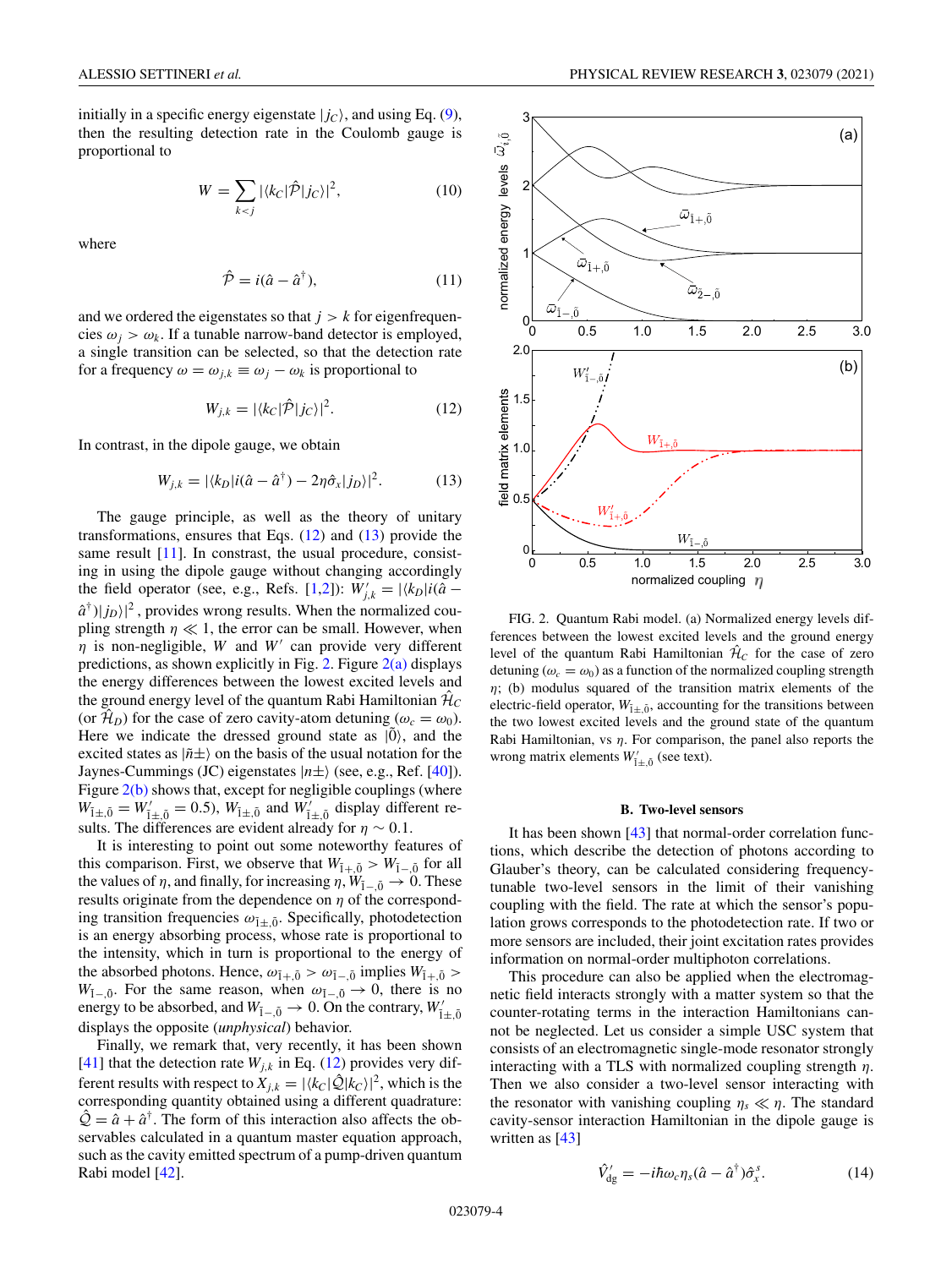<span id="page-4-0"></span>If the USC system is prepared in a state  $|j\rangle$  and the sensor has a resonance frequency  $\omega_s = \omega_{il}$  (*l* < *j*), by applying the Fermi golden rule, then the excitation rate of the sensor is proportional to

$$
|\langle l_D|\hat{\mathcal{P}}|j_D\rangle|^2,\tag{15}
$$

where  $|j_D\rangle$  is a system eigenstate in the dipole gauge and  $\hat{\mathcal{P}} =$  $i(\hat{a} - \hat{a}^{\dagger})$ . This result, however, is different from what can be obtained within the Coulomb gauge:  $W_{lj} = |\langle l_C | \hat{\mathcal{P}} | j_C \rangle|^2$ .

It is instructive to find the origin of such gauge ambiguity and to solve it. Actually, in the dipole gauge, the interaction energy between the field and the sensor is  $-\int d^3r \,\hat{\mathbf{E}} \cdot \hat{\mathbf{P}}_s$ , where  $\hat{\mathbf{P}}_s = \boldsymbol{\mu} \hat{\sigma}_x^s$  is the sensor polarization. Using the relation  $\hat{\mathbf{E}} = (\hat{\mathbf{D}} - \hat{\mathbf{P}})/\epsilon_0$  (we here assume  $\epsilon_b(\mathbf{r}) = 1$ ), the total Hamiltonian in the dipole gauge can be written as

$$
\hat{\mathcal{H}}_{\rm dg} = \hat{\mathcal{H}}_{\rm dg}^{\rm USC} + \hat{\mathcal{H}}_s + \hat{\mathcal{V}}_{\rm dg}^s,\tag{16}
$$

where  $\hat{\mathcal{H}}_{\text{dg}}^{\text{USC}}$  is the system Hamiltonian in the absence of the sensor,  $\hat{\mathcal{H}}_s = (\hbar \omega_s/2) \hat{\sigma}_z^s$ , and

$$
\hat{\mathcal{V}}_{\text{dg}}^s = -\frac{1}{\epsilon_0} \int d^3 r \hat{\mathbf{D}} \cdot \boldsymbol{\mu} \, \hat{\sigma}_x^s + \frac{1}{\epsilon_0} \int d^3 r \hat{\mathcal{P}}^2, \qquad (17)
$$

where

$$
\hat{\mathbf{P}} = \boldsymbol{\mu} \hat{\sigma}_x + \boldsymbol{\mu}_s \hat{\sigma}_x^s, \tag{18}
$$

is the total polarization. By expanding  $\hat{\mathbf{D}}$  in terms of the photon operators, and using the relationship

$$
\frac{1}{2}\sum_{k} \left[\mathbf{f}_{k}^{*}(\mathbf{r})\mathbf{f}_{k}(\mathbf{r}') + \mathbf{f}_{k}^{*}(\mathbf{r}')\mathbf{f}_{k}(\mathbf{r})\right] = \mathbf{1}\delta(\mathbf{r} - \mathbf{r}'),\tag{19}
$$

and after neglecting the terms proportional to the qubits identities, we obtain

$$
\hat{\mathcal{V}}_{dg}^{s} = \sum_{k} \hbar \omega_{k} \eta_{k}^{s} [i(\hat{a}_{k}^{\dagger} - \hat{a}_{k}) + 2 \eta_{k} \hat{\sigma}_{x}] \hat{\sigma}_{x}^{s}.
$$
 (20)

In the single-mode limit, this simplifies to

$$
\hat{\mathcal{V}}_{dg}^{s} = \hbar \omega_c \eta^{s} [i(\hat{a}^{\dagger} - \hat{a}) + 2\eta \hat{\sigma}_x] \hat{\sigma}_x^{s}.
$$
 (21)

Equation  $(21)$  differs from Eq.  $(14)$  only for the fieldinduced qubit-sensor interaction term, arising from the self-polarization terms in the dipole-gauge light-matter interaction Hamiltonian [\[44\]](#page-14-0). However, *it is precisely this term that ensures gauge invariance*: applying the Fermi golden rule, by using Eq.  $(21)$ , instead of Eq.  $(14)$ , we obtain the gauge

invariant result

$$
|\langle l_D|\hat{\mathcal{P}} - 2\eta \hat{\sigma}_x|j_D\rangle|^2 = |\langle l_C|\hat{\mathcal{P}}|j_C\rangle|^2 \equiv W_{lj}.
$$
 (22)

### **IV. READOUT OF A STRONGLY COUPLED QUBIT**

While in the Coulomb gauge, the atom momentum is af-fected by the coupling with the field [\[17\]](#page-13-0)  $[m\dot{x} = \hat{p}_C - q\hat{A}(x)],$ in the dipole gauge it is interaction-independent:  $m\dot{x} = \hat{p}_D$ . This feature can give rise to ambiguities in the definition of the physical properties of an atom interacting with a field [\[16\]](#page-13-0). Moreover, an unambiguous separation between light and matter systems becomes problematic with increasing coupling strength. Again, we address this problem by adopting an operational approach based on what is actually measured. In cavity and circuit QED, quantum-non-demolition mea-surements are widely used [\[45–50\]](#page-14-0). Specifically, a quantumnon-demolition-like readout of the qubit can be realized by coupling it, with a moderate coupling strength, to a resonator mode *b* with a detuned resonance frequency  $\omega_b \neq \omega_0$  (dispersive regime). The readout can be accomplished by detecting the dispersive qubit state-dependent shift of the resonator frequency:  $\omega_b \to \omega_b + \chi \langle \hat{\sigma}_z \rangle$ , where  $\chi = \omega_b^2 \eta_b^2 / (\omega_0 - \omega)$  (see Fig. [3\)](#page-5-0) [\[48,51–53\]](#page-14-0). If the qubit is coupled very strongly to a second field mode *a*, this readout scheme can provide interesting information on how the qubit state is affected by the USC regime. However, the expectation value  $\langle \hat{\sigma}_z \rangle$  for a qubit in the USC regime is ambiguous when the coupling becomes sufficiently strong. Specifically, since  $\langle \psi_C | \hat{\sigma}_z | \psi_C \rangle \neq \langle \psi_D | \hat{\sigma}_z | \psi_D \rangle$ , the question arises which one of these two quantities is actually detected.

We start from the Hamiltonian in the Coulomb gauge [\(1\)](#page-1-0), limited to include only two quantized normal modes (*a* and *b*). We then project the atomic system in order to consider two levels only, and assume for the resulting coupling strengths that  $\eta_b \ll \eta_a$ . The resulting Hamiltonian in the Coulomb gauge can be written as [\[11\]](#page-13-0)

$$
\hat{\mathcal{H}}_C = \hbar \omega_a \hat{a}^\dagger \hat{a} + \hbar \omega_b \hat{b}^\dagger \hat{b} + \frac{\hbar \omega_0}{2} \{ \hat{\sigma}_z \cos[2\eta_a(\hat{a}^\dagger + \hat{a}) + 2\eta_b(\hat{b}^\dagger + \hat{b})] + \hat{\sigma}_y \sin[2\eta_a(\hat{a}^\dagger + \hat{a}) + 2\eta_b(\hat{b}^\dagger + \hat{b})] \},\tag{23}
$$

with  $\eta_a = g_a/\omega_0$  and  $\eta_b = g_b/\omega_0$ . By using the angle transformation formulas, Eq. (23) becomes

$$
\hat{\mathcal{H}}_C = \hbar\omega_a \hat{a}^\dagger \hat{a} + \hbar\omega_b \hat{b}^\dagger \hat{b} + \frac{\hbar\omega_0}{2} \hat{\sigma}_z \{ \cos[2\eta_a(\hat{a}^\dagger + \hat{a})] \cos[2\eta_b(\hat{b}^\dagger + \hat{b})] - \sin[2\eta_a(\hat{a}^\dagger + \hat{a})] \sin[2\eta_b(\hat{b}^\dagger + \hat{b})] \} \n+ \frac{\hbar\omega_0}{2} \hat{\sigma}_y \{ \sin[2\eta_a(\hat{a}^\dagger + \hat{a})] \cos[2\eta_b(\hat{b}^\dagger + \hat{b})] + \cos[2\eta_a(\hat{a}^\dagger + \hat{a})] \sin[2\eta_b(\hat{b}^\dagger + \hat{b})] \}.
$$
\n(24)

Furthermore, since  $2\eta_b(\hat{b}^\dagger + \hat{b})$  is small, we can also apply the small-angle approximation  $\cos(x) \approx 1$ ,  $\sin(x) \approx x$ , thus obtaining

$$
\hat{\mathcal{H}}_C \simeq \hbar \omega_a \hat{a}^\dagger \hat{a} + \hbar \omega_b \hat{b}^\dagger \hat{b} + \frac{\hbar \omega_0}{2} \{ \hat{\sigma}_z \cos[2\eta_a(\hat{a}^\dagger + \hat{a})] + \hat{\sigma}_y \sin[2\eta_a(\hat{a}^\dagger + \hat{a})] \} \n+ \hbar \omega_0 \eta_b(\hat{b}^\dagger + \hat{b}) \{ \hat{\sigma}_y \cos[2\eta_a(\hat{a}^\dagger + \hat{a})] - \hat{\sigma}_z \sin[2\eta_a(\hat{a}^\dagger + \hat{a})] \}.
$$
\n(25)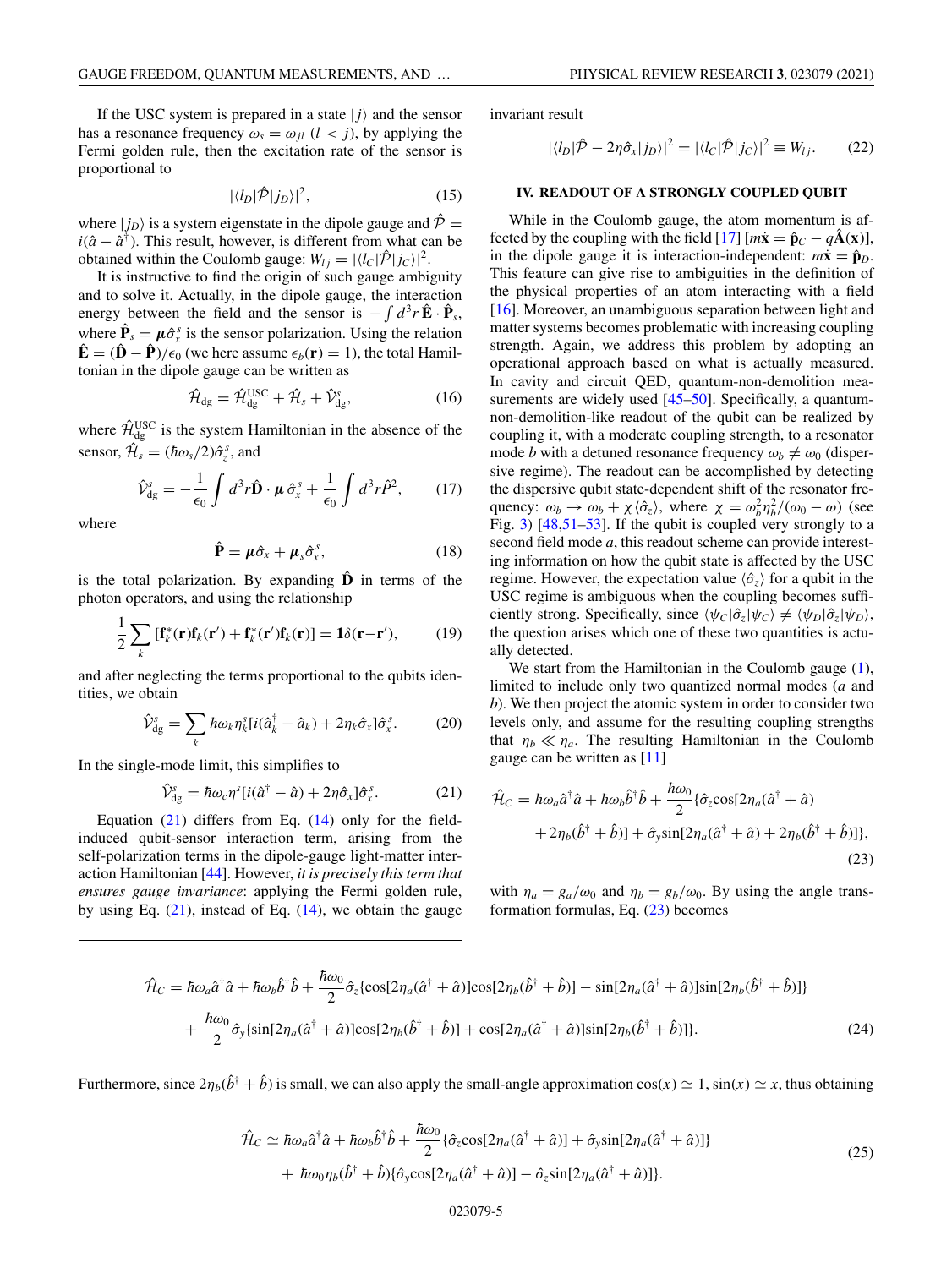<span id="page-5-0"></span>

FIG. 3. Schematic view of dispersive readout of a two-level atom. The resonance frequency of the readout resonator is conditioned by the qubit state. Thus, by probing the resonance frequency of the resonator, e.g., by looking at the reflectivity of a readout tone, the qubit state can be determined. (a) Standard readout scheme of a bare two-level atom. (b) the same scheme for a two-level atom interacting with an additional resonator in the USC regime.

Introducing the Pauli operators in the Coulomb gauge:

$$
\hat{\sigma}_x^C = \hat{\mathcal{T}}_a^{\dagger} \hat{\sigma}_x \hat{\mathcal{T}}_a = \hat{\sigma}_x,\tag{26a}
$$

$$
\hat{\sigma}_y^C = \hat{\mathcal{T}}_a^{\dagger} \hat{\sigma}_y \hat{\mathcal{T}}_a = \hat{\sigma}_y \cos[2\eta_a(\hat{a}^\dagger + \hat{a})] - \hat{\sigma}_z \sin[2\eta_a(\hat{a}^\dagger + \hat{a})],\tag{26b}
$$

$$
\hat{\sigma}_z^C = \hat{\mathcal{T}}_a^{\dagger} \hat{\sigma}_z \hat{\mathcal{T}}_a = \hat{\sigma}_z \cos[2\eta_a(\hat{a}^\dagger + \hat{a})] + \hat{\sigma}_y \sin[2\eta_a(\hat{a}^\dagger + \hat{a})],\tag{26c}
$$

with  $\hat{\mathcal{T}}_a = \exp[-i\eta_a \hat{\sigma}_x(\hat{a} + \hat{a}^\dagger)],$  Eq. [\(25\)](#page-4-0) can be written in a more compact form as

$$
\hat{\mathcal{H}}_C = \hbar \omega_a \hat{a}^\dagger \hat{a} + \hbar \omega_b \hat{b}^\dagger \hat{b} + \frac{\hbar \omega_0}{2} \hat{\sigma}_z^C + \eta_b \hbar \omega_0 (\hat{b}^\dagger + \hat{b}) \hat{\sigma}_y^C.
$$
\n(27)

It is important to note that, despite the  $\hat{\sigma}_i^C$  operators also containing photon operators, their commutation rules remain  $\text{unchanged: } [\hat{\sigma}_i^C, \hat{\sigma}_j^C] = 2i\epsilon_{ijk}\hat{\sigma}_k^C.$ 

At the beginning of this section we observed that while in the dipole gauge the particle's momentum is not affected by the light-matter interaction (in this gauge the interaction modifies the field momentum), in the Coulomb gauge the particle's momentum is affected (contrary to the field momentum). When reducing the full atom model to a two-dimensional Hilbert space, all this reflects into the gauge properties of the Pauli operators: while in the dipole gauge the operators  $\hat{\sigma}_i$  are not modified by the interaction, in the Coulomb gauge  $\hat{\sigma}_{y}^{C}$  and  $\hat{\sigma}_z^C$  results are affected as shown in Eqs. (26b) and (26c).

If the USC system is in the state  $|\psi_c\rangle$ , starting from the Hamiltonian in Eq. (27), and applying the standard procedure for obtaining dispersive shifts [\[53\]](#page-14-0), we find that the resonance frequency of the readout mode *b* is affected by the shift:

$$
\chi \langle \psi_C | \hat{\mathcal{T}}_a^{\dagger} \hat{\sigma}_z \hat{\mathcal{T}}_a | \psi_C \rangle = \chi \langle \psi_D | \hat{\sigma}_z | \psi_D \rangle.
$$

Hence, we can conclude that *the readout shift provides a measurement of the expectation value of the bare qubit population difference, as defined in the dipole gauge*. Interestingly, this measurement is able to provide direct information on the ground state qubit excitations induced by the interaction with resonator *a*.

The dot-dashed curves in Fig. [4](#page-6-0) display the qubit excitation probabilities that can be measured by dispersive readout:

$$
\langle i_C | \hat{\mathcal{T}}_a^{\dagger} \hat{\sigma}_+ \hat{\sigma}_- \hat{\mathcal{T}}_a | i_C \rangle = \langle i_D | \hat{\sigma}_+ \hat{\sigma}_- | i_D \rangle
$$

for the ground state  $|0\rangle$  of the quantum Rabi model and for the excited state  $|\tilde{1} - \rangle$  (notice that  $2\hat{\sigma}_+ \hat{\sigma}_- = \hat{\sigma}_{z} + \hat{\mathcal{I}}$  where  $\hat{\mathcal{I}}$ , is the identity operator in the TLS space). We have also plotted (solid curves)  $\langle i_C | \hat{\sigma}_+ \hat{\sigma}_- | i_C \rangle$  for the same states. As shown in Fig. [4,](#page-6-0)  $\langle i_D | \hat{\sigma}_+ \hat{\sigma}_- | i_D \rangle$  strongly differs from  $\langle i_C | \hat{\sigma}_+ \hat{\sigma}_- | i_C \rangle$ . The latter, although not corresponding to what can measured in a readout measurement, has a precise physical meaning which will be described in the next section. An analytical description of these results in the large-coupling limit is provided in Appendix [C.](#page-10-0)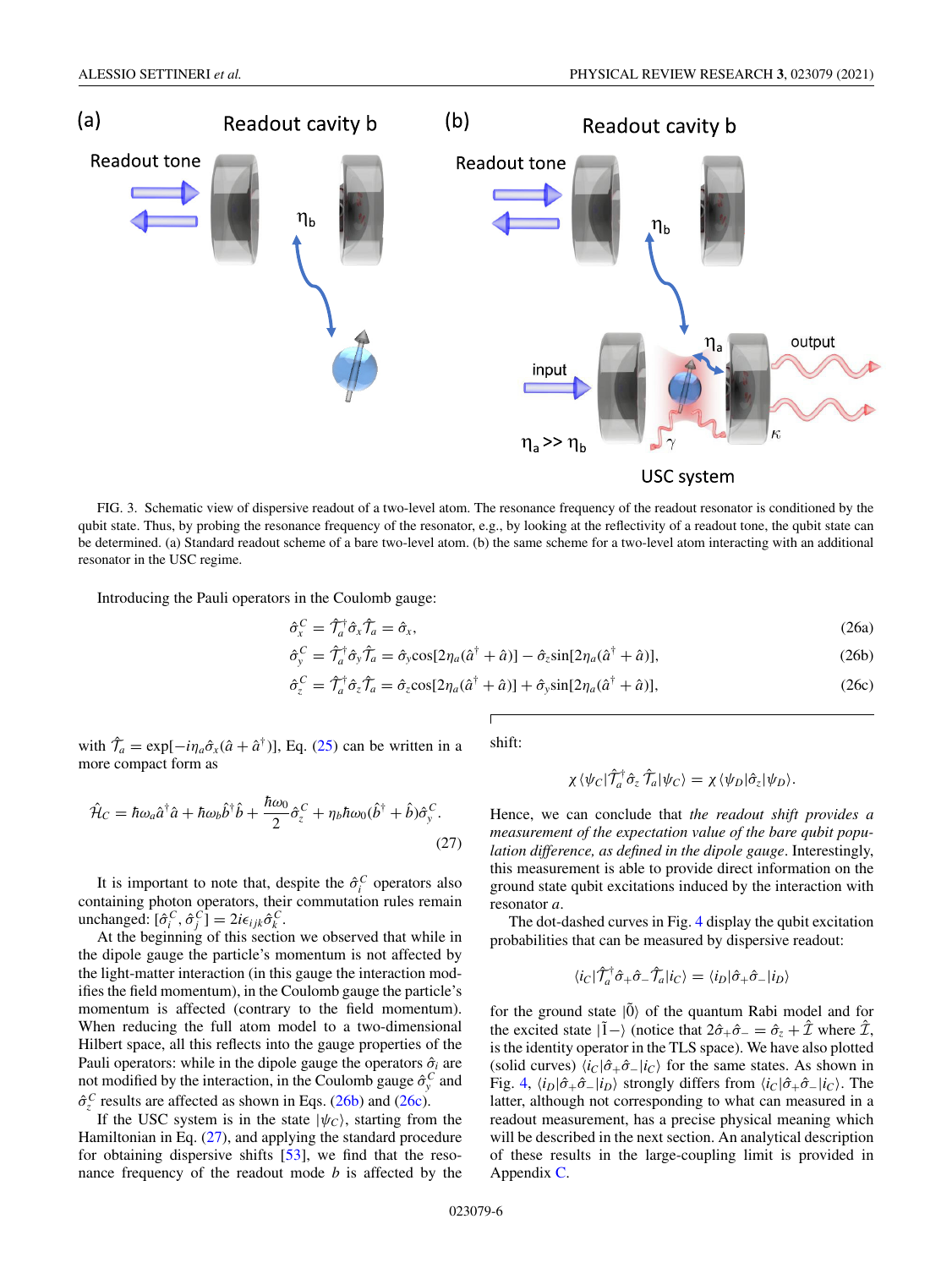<span id="page-6-0"></span>

FIG. 4. Readout of a strongly coupled qubit. Qubit excitation probabilities for the system in its ground state (black curves) and in the first excited state (red curves), calculated in both the Coulomb (solid curves) and the dipole (dotted-dashed) gauges as a function of the normalized coupling strength  $\eta$ . Note that  $\langle \hat{\sigma}_+ \hat{\sigma}_- \rangle_D$  corresponds to what is measured via dispersive readout of the qubit (see Sec. [IV\)](#page-4-0). On the contrary, the photon rate released by the qubit after a sudden switch off of the light-matter interaction is proportional to  $\langle \hat{\sigma}_+ \hat{\sigma}_- \rangle_C$ (see Sec. V).

# **V. LIGHT-MATTER ENTANGLEMENT AND NONADIABATIC TUNABLE COUPLING**

One of the most interesting features of USC systems is the presence of entangled ground states with virtual excitations [\[1,2\]](#page-13-0). However, since all the energy eigenstates of a cavity QED system are gauge dependent (e.g.,  $|\psi_D\rangle = \hat{T}|\psi_C\rangle$ ), the mean number of excitations in the ground state are also gauge dependent. Moreover, the unitary operator  $\hat{\tau}$ , enforcing gauge transformations, does not preserve the atom-field entanglement. Since physical observable quantities cannot be gauge dependent, the question arises if these ground state properties have any physical meaning.

It is known that these excitations, e.g., photons in the ground state, are unable to leave the cavity and can be regarded as virtual (see, e.g., Refs. [\[25,54\]](#page-14-0)). Nevertheless, if the interaction is suddenly switched off (with switching time *T* going to zero), the system quantum state remains unchanged for regular Hamiltonians [\[55\]](#page-14-0), and the excitations in the ground state can then evolve according to the free Hamiltonian and can thus be released and detected (see, e.g., Ref. [\[28\]](#page-14-0)). Of course, *detectable* subsystem excitations and correlations have to be gauge invariant, since the results of experiments cannot depend on the gauge. On this basis, it should be possible to define gauge invariant excitations and qubit-field entanglement. A preliminary solution to this problem has been provided in Ref. [\[11\]](#page-13-0). In this section, we discuss this issue in more depth, providing a detailed analysis, and a solution to this problem.

It is instructive to analyze these quantities by adopting both the Coulomb gauge and the dipole gauge. We start with the Coulomb gauge. We consider the system initially prepared in its ground state  $|\psi_C(t_0)\rangle = |\tilde{0}_C\rangle$ . At  $t = t_0$ , the interaction is abruptly switched off within a time  $T \to 0$ . This nonadiabatic switch does not alter the quantum state [\[55\]](#page-14-0), which at  $t \ge t_1$  =

 $(t_0 + T)$  evolves as  $|\psi_C(t)\rangle = \exp[-i\hat{\mathcal{H}}_{\text{free}}(t - t_0)]|\psi_C(t_0)\rangle$ . We can use this state to calculate, e.g., the observable mean photon number:  $\langle \psi_C(t) | \hat{a}^\dagger \hat{a} | \psi_C(t) \rangle$ , which can be measured by detecting the output photon flux from the resonator. It is worth noting that this expectation value can also be calculated by using the dipole gauge, by applying the unitary transformation to both the operator and the quantum states:

$$
\langle \psi_C(t) | \hat{a}^\dagger \hat{a} | \psi_C(t) \rangle = \langle \psi_D(t) | \hat{a}'^\dagger \hat{a}' | \psi_D(t) \rangle.
$$

The Hamiltonian in the dipole gauge can be obtained from that in the Coulomb gauge via a unitary transformation which, in this case becomes time-dependent. It can also be obtained by considering the corresponding gauge transformation of the field potentials, taking into account that, during the switch, the transformation depends explicitly on time. Carrying out the calculations in the dipole gauge (see also Appendix  $E$ ), it can be shown that, even in the presence of a nonadiabatic switch off of the interaction, there are no gauge ambiguities if the explicit time dependence of the transformation (or of the generating function for the gauge transformation) is properly taken into account.

In order to test explicitly gauge invariance in the presence of ultrastrong interactions and nonadiabatic tunable couplings, we calculate the quantum state after a sudden switch off of the interaction, by using the dipole gauge. During the switch, the transformation is time-dependent and can be expressed as  $\hat{\mathcal{T}}(t) = \exp[i\lambda(t)\hat{\mathcal{F}}]$ , where  $\lambda(t)$  is the switching function [with  $\lambda(t) = 1$  for  $t \leq t_0$ , and  $\lambda(t) = 0$  for  $t \geq t_1$ ]. The resulting correct Hamiltonian in the dipole gauge is

$$
\hat{\mathcal{H}}'_{D}(t) = \hat{\mathcal{H}}_{\text{free}} + \hat{\mathcal{V}}_{D}(t) - \dot{\lambda}\hat{\mathcal{F}}.\tag{28}
$$

For very fast switches, the last term in  $\hat{\mathcal{H}}'_{D}(t)$  dominates during the switching and goes to infinity for switching times  $T \rightarrow 0$ . Hence its contribution to the time evolution during the switching time cannot be neglected. For switching times of the order of the coupling rate, the resulting Hamiltonian in the dipole gauge  $\hat{\mathcal{H}}'_{D}(t)$  in Eq. (28) can differ significantly from the standard dipole-gauge Hamiltonian with time-independent parameters  $\mathcal{H}_D$  [see Eq. [\(7\)](#page-2-0)].

Let us consider the system at  $t = t_0$  (before the switch off) to be in the state  $|\psi_D(t_0)\rangle$ . Assuming  $T \to 0$ , just after the switch off  $(t_1 = t_0 + T)$ , the resulting state is

$$
|\psi_D(t_1)\rangle = \exp\left(i\hat{\mathcal{F}} \int_{t_0}^{t_1} dt \dot{\lambda}\right) |\psi_D(t_0)\rangle. \tag{29}
$$

Since the integral is equal to  $-1$ , and  $|\psi_D\rangle = \hat{\mathcal{T}}|\psi_C\rangle$ , we obtain

$$
|\psi_D(t_1)\rangle = \hat{\mathcal{T}}^{\dagger} |\psi_D(t_0)\rangle = |\psi_C(t_0)\rangle. \tag{30}
$$

This result shows that, even in the presence of a nonadiabatic switch off of the interaction, there are no gauge ambiguities, since the final state (after the interaction has been switched off) does coincide with the corresponding state in the Coulomb gauge. The case where the system is prepared in the absence of interaction, which is then switched on and finally switched off before measurements, is analyzed in Appendix [E.](#page-12-0)

In Ref. [\[32\]](#page-14-0), it has been shown that the standard practice of adding a time dependence to the coupling rate gives rise, for sufficiently strong and nonadiabatic time-dependent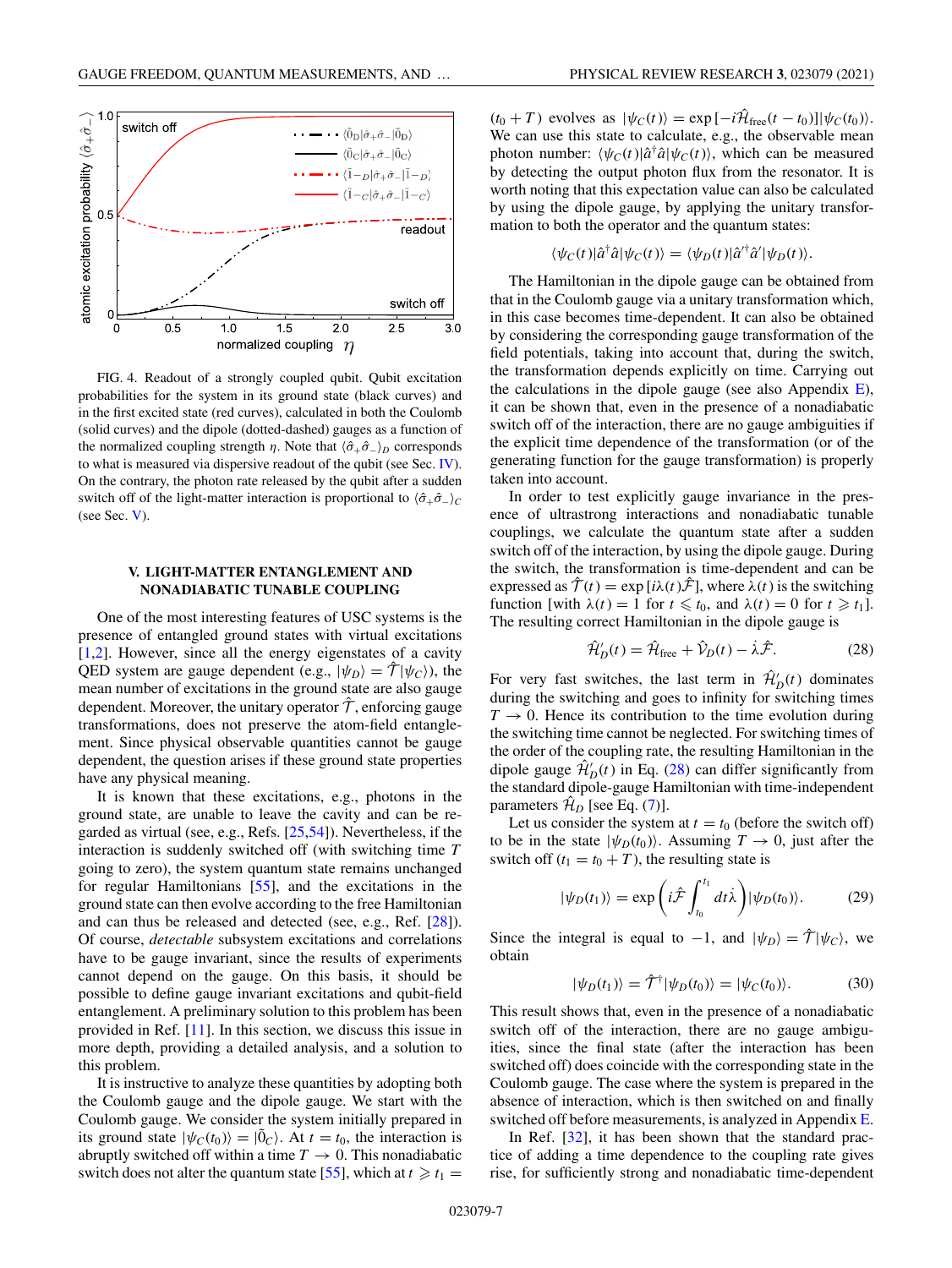<span id="page-7-0"></span>

FIG. 5. Vacuum emission. (a) Mean photon number calculated in the Coulomb (solid curve) and in the wrong dipole (dot-dashed curve) gauges as a function of  $\eta$  for the system prepared in the ground state of the quantum Rabi model. (inset) Vacuum emission (mean photon number) after the switch off evaluated for  $\eta = 0.8$ . (b) Qubit entropies (which quantifies the qubit-oscillator entanglement) for the ground states (black curves) calculated in both the Coulomb (solid curves) and the wrong dipole (dotted-dashed) gauges as a function of the normalized coupling strength  $\eta$ .

interactions, to gauge-dependent predictions on final subsystem properties, such as the qubit-field entanglement or the number of emitted photons. This problem persists also when the system is prepared in the absence of any interaction, and measurements are carried out after switching off the coupling. Our analysis of gauge transformations in the presence of time-dependent interactions eliminates these ambiguities (see Appendix [D\)](#page-11-0).

Figure  $5(a)$  displays the mean photon numbers  $\langle \tilde{0}_C | \hat{a}^\dagger \hat{a} | \tilde{0}_C \rangle$ and  $\langle \tilde{0}_D | \hat{a}^\dagger \hat{a} | \tilde{0}_D \rangle$ . The first quantity is the correct one, calculated using the time evolution induced by  $\hat{H}_C(t)$ . The latter is the wrong one, obtained considering the wrong dipole-gauge Hamiltonian  $\hat{\mathcal{H}}_D(t) = \hat{\mathcal{T}}(t)\hat{\mathcal{H}}_C(t)\hat{\mathcal{T}}^{\dagger}(t)$  (see Appendix [E\)](#page-12-0). As shown in Fig.  $5(b)$ , the two mean values provide very different predictions for the observable mean photon number after the switch off. Very different predictions are also obtained for the qubit excitation probabilities (see Fig. [4\)](#page-6-0).

Figure  $5(b)$  displays the Von Neumann entropy  $S_q$ , which quantifies the qubit-oscillator entanglement for the system ground state (black curves) of the quantum Rabi model. The entropy [\[22\]](#page-14-0) is obtained by calculating the ground state of the combined system  $|\tilde{0}\rangle$ , using it to obtain the qubit's reduced density matrix in the ground state  $\rho_q = \text{Tr}_{\text{osc}}\{|\tilde{0}\rangle\langle\tilde{0}|\}$ , and then

evaluating the entropy of that state  $S_q = -\text{Tr}_{\text{osc}}\{\rho_q \log_2 \rho_q\}.$ The solid curves have been obtained using the Coulomb gauge, while the dotted-dashed ones, within the wrong dipole gauge [using  $\hat{H}_D(t)$ ]. It is interesting to observe that, for  $\eta \gtrsim 0.2$ , the degree of entanglement strongly differs in the two cases. In particular, while in the wrong dipole gauge both states become entangled cat states [\[56\]](#page-14-0) displaying maximum entanglement above  $\eta = 2$ ,  $S_q$  goes to zero in the Coulomb gauge, after reaching a maximum at  $\eta \simeq 0.6$ . These significant differences for large values of  $\eta$  can be understood by using an analytical approximation which works well for  $n \gg 1$  (see Appendix [C\)](#page-10-0).

Although we applied this analysis to a TLS coupled to a single-mode resonator, the physical conclusions reached here are general (see Appendix [D\)](#page-11-0). Let us summarize the results discussed here considering a more general light-matter system. The correct Hamiltonian in the dipole gauge, in the presence of time-dependent interactions, is

$$
\hat{H}'_D = \hat{T}(t)\hat{H}_C(t)\hat{T}^\dagger(t) + i\dot{\hat{T}}\hat{T}^\dagger,\tag{31}
$$

where  $\hat{H}_C$  is the Coulomb-gauge light-matter Hamiltonian in the absence of any Hilbert space truncation, while  $\hat{T}$  is the time-dependent unitary operator enforcing the gauge transformation. In the absence of time-dependent interactions,  $\hat{H}_C$  and the standard dipole-gauge Hamiltonian

$$
\hat{H}_D \equiv \hat{T}\hat{H}_C\hat{T}^\dagger = \hat{H}'_D,\tag{32}
$$

provide equivalent dynamics (notice that in the absence of time-dependent interactions,  $\dot{\hat{T}} = 0$ ). In the presence of timedependent interactions, only  $\hat{H}_{D}$ <sup>'</sup> provides dynamical solutions which are equivalent to the ones determined by  $\hat{H}_C$ , and the standard multipolar Hamiltonian  $\hat{H}_D$  loose its physical meaning and has to be disregarded. Consequently, *we can consider*  $\hat{H}_C$  *more fundamental than*  $\hat{H}_D$ . The first  $(\hat{H}_C)$  originates directly from the minimal coupling replacement enforcing the gauge principle, while the latter  $(\hat{H}_D)$  results from the first, after a transformation which can be time-dependent.

A different point of view could be to consider, independently on the historical derivation,  $\hat{H}_D$  as the fundamental Hamiltonian and deriving  $\hat{H}_C$  from it after a time-dependent unitary transformation. In this case, the resulting Hamiltonian in the Coulomb gauge, providing a dynamics equivalent to that of  $\hat{H}_D(t)$ , would be

$$
\hat{H}'_C(t) = \hat{T}^{\dagger}(t)\hat{H}_D(t)\hat{T}(t) + i\dot{\hat{T}}(t)^{\dagger}\hat{T}(t).
$$

This Hamiltonian, owing to the second term on the right-hand side of the above equation, does not correspond to a minimal coupling replacement as prescribed by the gauge principle (see, e.g., Refs. [\[18](#page-13-0)[,57\]](#page-14-0)). Nevertheless,  $\hat{H}_C$  is directly obtained by the minimal coupling replacement (which implements the gauge principle) after setting to zero the longitudinal component of the vector potential (which has no dynamical relevance) [\[17\]](#page-13-0).

In summary, the main result of this section consists of an operational *definition of ground state excitations and entanglement in cavity-QED systems which is independent of gauge transformation*. The physical quantities that can be observed in experiments have to be calculated using the Coulomb gauge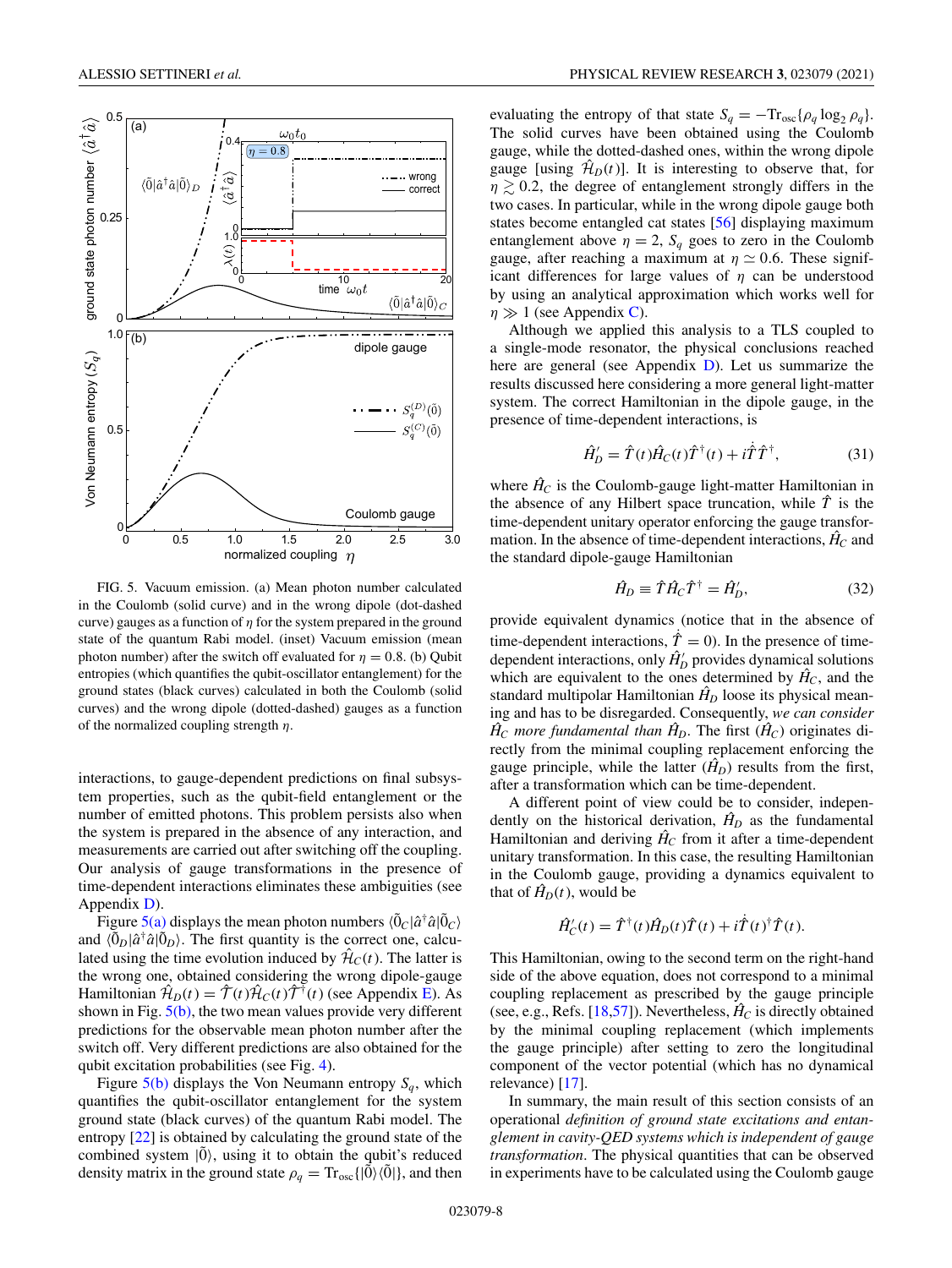<span id="page-8-0"></span>Hamiltonian, or any other equivalent Hamiltonian obtained performing a time-dependent unitary transformation.

### **VI. DISCUSSION AND CONCLUSIONS**

By adopting an approach based on operational procedures involving measurements, we have highlighted and solved a number of qualitative ambiguities in the theoretical description of cavity QED systems, especially important in USC regimes. Broadly, these results deepen our understanding of subtle, although highly relevant, fundamental aspects of the interaction between quantized fields and matter, and are also relevant for the design and development of new applications exploiting the unprecedented possibilities offered by the USC and DSC regimes (see, e.g., Refs. [\[1,](#page-13-0)[58,59\]](#page-15-0)).

Specifically, we have shown (Sec. [III\)](#page-2-0) that, if the transformation of the photon operators  $\hat{a}$  and  $\hat{a}^{\dagger}$  when using the dipole gauge is not taken into account, incorrect results are obtained, even at moderate coupling strengths. In Sec. [IV,](#page-4-0) we have shown how to obtain the correct gauge-invariant qubit population which is measured under dispersive readout, when the qubit is coupled in the USC or DSC regimes with an additional electromagnetic resonator.

The states (e.g., the energy eigenstates) of a cavity-QED system are gauge dependent. As a consequence, the number of virtual excitations, as well as the degree of light-matter entanglement in the ground state, are gauge dependent. In Sec. [V,](#page-6-0) we provided an operational definition of ground state excitations and entanglement in cavity-QED systems which is independent on gauge transformations. The physical quantities that can be experimentally observed after, e.g., the switch off of the interaction, have to be calculated using the Coulomb gauge Hamiltonian, or any other equivalent Hamiltonian obtained performing a time-dependent unitary transformation of the Coulomb-gauge Hamiltonian.

This work was motivated by the development of a gaugeinvariant quantum Rabi model [\[11\]](#page-13-0) and by the possibility to implement the gauge principle in truncated Hilbert spaces [\[11,18\]](#page-13-0). Our paper has focused on the quantum Rabi model describing individual two-level systems, whose interaction with light is introduced via the minimal coupling replacement. So far, the USC regime has been reached only in systems involving several emitters or in superconducting circuits galvanically coupled to microwave resonators. As a consequence, the specific numerical results here provided cannot be applied to analyze current experiments. However, the physical conclusions reached here are general. Our analysis can be directly extended to study matter systems including several energy levels [\[60\]](#page-15-0), a collection of quantum emitters, or collective excitations (see, e.g., Ref. [\[61\]](#page-15-0)) or interacting electron systems [\[62–64\]](#page-15-0). Moreover, the conceptual issues discussed and solved here may also apply to light-matter systems involving multimode resonators [\[54,](#page-14-0)[65–67\]](#page-15-0), or to atoms (natural or artificial) coupled to a continuum of light modes [\[68\]](#page-15-0), or even in cavity quantum optomechanics [\[69,70\]](#page-15-0). Finally, we point out that most of the concepts put forward here can also be applied to circuit QED systems. Some preliminary results can be found in Ref. [\[71\]](#page-15-0).

## **ACKNOWLEDGMENTS**

A.S., D.Z., and S.H. acknowledge RIKEN for its hospitality, D.Z. acknowledges the support by the Spanish Ministerio de Ciencia, Innovaciòn y Universidades within project MAT2017-88358-C3-1-R, the Aragòn Government project Q-MAD, EU-QUANTERA project SUMO and the Fundaciòn BBVA. F.N. is supported in part by: Nippon Telegraph and Telephone Corporation (NTT) Research, the Japan Science and Technology Agency (JST) [via the Quantum Leap Flagship Program (Q-LEAP) program, the Moonshot R&D Grant No. JPMJMS2061, and the Centers of Research Excellence in Science and Technology (CREST) Grant No. JPMJCR1676], the Japan Society for the Promotion of Science (JSPS) [via the Grants-in-Aid for Scientific Research (KAKENHI) Grant No. JP20H00134 and the JSPS RFBR Grant No. JPJSBP120194828], the Army Research Office (ARO) (Grant No. W911NF-18-1-0358), the Asian Office of Aerospace Research and Development (AOARD) (via Grant No. FA2386-20-1-4069), and the Foundational Questions Institute Fund (FQXi) via Grant No. FQXi-IAF19-06. S.H. acknowledges funding from the Canadian Foundation for Innovation, and the Natural Sciences and Engineering Research Council of Canada. S.S. acknowledges the Army Research Office (ARO) (Grant No. W911NF-19-1-0065).

# **APPENDIX A: DERIVATION OF THE PHOTON OPERATORS IN THE DIPOLE GAUGE**

We start by considering the simplest case of a two-level system (TLS) coupled to a single-mode resonator, where  $\hat{a}$ is the photon destruction operator in the Coulomb gauge. Following Ref. [\[11\]](#page-13-0) (see also Sec. [II\)](#page-1-0), the corresponding operator in the dipole gauge is  $\hat{a}' = \hat{\tau} \hat{a} \hat{\tau}^{\dagger}$ , where  $\hat{\tau} = \exp(i\hat{\tau})$ with  $\hat{\mathcal{F}} = -\eta \hat{\sigma}_x(\hat{a} + \hat{a}^\dagger)$ . We obtain  $\hat{a}' = \hat{a} + i\eta \hat{\sigma}_x$ , where  $\eta =$  $g/\omega_c$  (*g* is assumed real).

We now check the consistency of this result by deriving the general case using an alternative approach not based on unitary transformations. Specifically, we consider a single TLS interacting with a collection of complete electromagnetic modes, and then generalize the result to a strict single-mode coupling regime.

It is well known  $[14,36,72]$  $[14,36,72]$  $[14,36,72]$  that the dipole interaction Hamiltonian between an atom and the radiation field, should involve the transverse displacement field,  $\hat{\mathbf{D}}$ , rather than the electric field,  $\hat{\mathbf{E}}$ , so that (we neglect a  $\mu^2$  term that is trivially proportional to the identity operator in a two-level approximation):

$$
\hat{\mathcal{H}}_I = -\frac{\mu \cdot \hat{\mathbf{D}}(\mathbf{r})}{\epsilon_0 \epsilon_b(\mathbf{r})},\tag{A1}
$$

where  $\epsilon_b(\mathbf{r})$  is the background dielectric constant of the medium where the TLS is embedded. The key point is that in the dipole gauge the electric field operator is not a canonical operator and thus the energy has to be expressed in terms of  $\hat{\mathbf{D}}(\mathbf{r})$  (which is a canonical operator), in order to obtain the interaction Hamiltonian. Given the displacement field's fundamental importance [\[37](#page-14-0)[,73\]](#page-15-0), we introduce a new field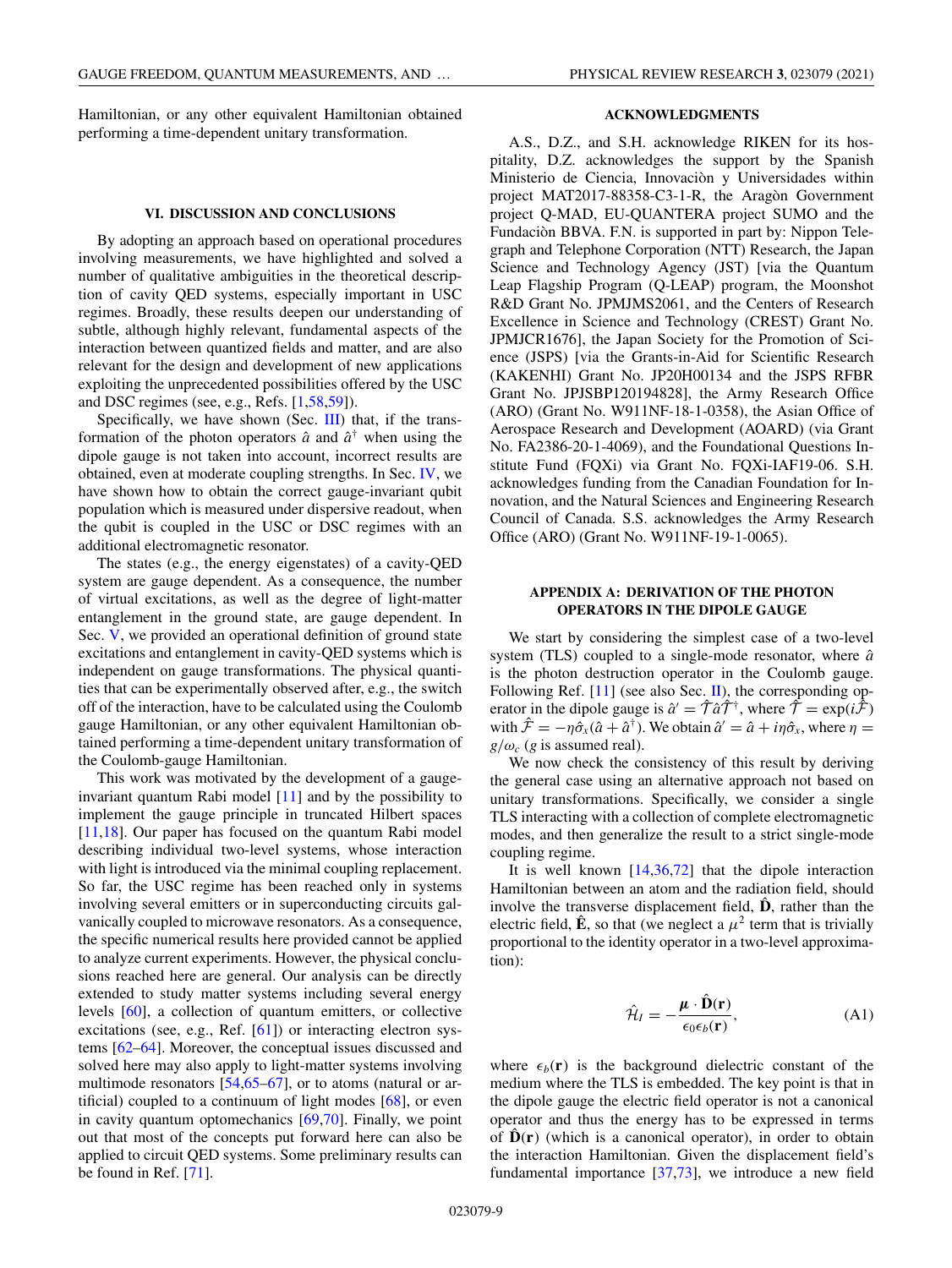operator through

$$
\hat{\mathbf{F}}(\mathbf{r}) = \frac{\hat{\mathbf{D}}(\mathbf{r})}{\epsilon_0 \epsilon_b(\mathbf{r})},
$$
\n(A2)

and carry out field quantization with respect to this quantum field operator. Thus, for a single dipole at position  $\mathbf{r}_0$ ,

$$
\hat{\mathcal{H}}_I = -\mu \cdot \hat{\mathbf{F}}(\mathbf{r}_0),\tag{A3}
$$

and below we assume  $\mu$  is real (though this is not necessary). This procedure can be generalized for multiple dipoles; however, in this case the field-induced dipole-dipole interaction terms have to be also included (see Appendix  $III$  B). In this section, we only consider a single dipole (TLS) at  $\mathbf{r}_0$ . The field operator, obtained from the Power-Zienau-Woolley (PZW) transformation, can be expanded in terms of photon field operators (that also couple to matter degrees of freedom),  $\hat{a}_k$ , so that

$$
\hat{\mathbf{F}}(\mathbf{r}, t) = \hat{\mathbf{F}}^{+}(\mathbf{r}, t) + \hat{\mathbf{F}}^{-}(\mathbf{r}, t)
$$
\n
$$
= i \sum_{k} \sqrt{\frac{\hbar \omega_{k}}{2\epsilon_{0}}} \mathbf{f}_{k}(\mathbf{r}) \hat{a}_{k}(t) + \text{H.c.}, \quad (A4)
$$

where  $f_k(r)$  are "normal modes" with real eigenfrequencies,  $\omega_k$ , obtained from Maxwell's equations for a particular medium. The normalization of these normal modes is obtained from  $\int d\mathbf{r} \epsilon_b(\mathbf{r}) \mathbf{f}_k^*(\mathbf{r}) \cdot \mathbf{f}_{k'}(\mathbf{r}) = \delta_{kk'}$ . These modes are complete, so that  $\sum_{k} \epsilon_b(\mathbf{r}) \mathbf{f}_k^*(\mathbf{r}) \mathbf{f}_k(\mathbf{r}') = \mathbf{1} \delta(\mathbf{r} - \mathbf{r}')$ , and note that the sum includes both quasitransverse and quasilongitudinal modes ( $\omega_k = 0$ ). For convenience, one can also write this as

$$
1\delta(\mathbf{r}-\mathbf{r}_0)=\frac{1}{2}\epsilon_b(\mathbf{r})\Bigg[\sum_k \mathbf{f}_k(\mathbf{r})\mathbf{f}_k^*(\mathbf{r}_0)+\mathbf{f}_k^*(\mathbf{r}_0)\mathbf{f}_k(\mathbf{r})\Bigg].
$$
 (A5)

We can also introduce the usual TLS-mode coupling rate from

$$
g_k \equiv \sqrt{\frac{\omega_k}{2\hbar\epsilon_0}} \boldsymbol{\mu} \cdot \mathbf{f}_k(\mathbf{r}_0), \tag{A6}
$$

which is only finite for transverse modes (which is due to the choice of gauge).

Next, it is useful to recall the relation between  $\hat{E}$  and  $\hat{F}$ :

$$
\hat{\mathbf{F}}(\mathbf{r}) = \hat{\mathbf{E}}(\mathbf{r}) + \frac{\delta(\mathbf{r} - \mathbf{r}_0)}{\epsilon_0 \epsilon_b(\mathbf{r})} \hat{\mathbf{P}}_d(\mathbf{r}_0),
$$
 (A7)

where we consider a single dipole. Treating the dipole as a quantized TLS, then

$$
\hat{\mathbf{F}}(\mathbf{r}) = \hat{\mathbf{E}}(\mathbf{r}) + \frac{\mu}{\epsilon_0 \epsilon_b(\mathbf{r})} \delta(\mathbf{r} - \mathbf{r}_0)(\hat{\sigma}_+ + \hat{\sigma}_-), \quad (A8)
$$

where  $\hat{\sigma}_+ + \hat{\sigma}_- = \hat{\sigma}_x$  are the usual Pauli operators. Thus, defining  $\mathbf{E}_D(\mathbf{r})$  as the electric field operator in the dipole gauge, we have

$$
\hat{\mathbf{E}}_{D}(\mathbf{r},t) = i \sum_{k} \sqrt{\frac{\hbar \omega_{k}}{2\epsilon_{0}}} \mathbf{f}_{k}(\mathbf{r}) \hat{a}_{k}(t) + \text{H.c.} \n- \frac{1}{2\epsilon_{0}} \left[ \sum_{k} \mathbf{f}_{k}(\mathbf{r}) \mathbf{f}_{k}^{*}(\mathbf{r}_{0}) + \mathbf{f}_{k}^{*}(\mathbf{r}_{0}) \mathbf{f}_{k}(\mathbf{r}) \right] \n\cdot \mu(\hat{\sigma}_{+} + \hat{\sigma}_{-}),
$$
\n(A9)

with the understanding that the last term is formally zero for  $\mathbf{r} \neq \mathbf{r}_0$ . For positions away from the dipole location, then

$$
\hat{\mathbf{E}}_D(\mathbf{r} \neq \mathbf{r}_0, t) = i \sum_k \sqrt{\frac{\hbar \omega_k}{2\epsilon_0}} \mathbf{f}_k(\mathbf{r}) \hat{a}_k(t) + \text{H.c.}, \quad (A10)
$$

while for positions at the dipole location,

$$
\hat{\mathbf{E}}_D(\mathbf{r}_0, t) = i \sum_k \sqrt{\frac{\hbar \omega_k}{2\epsilon_0}} \mathbf{f}_k(\mathbf{r}_0) \hat{a}_k(t) + \text{H.c.} \n- \frac{1}{\epsilon_0} \left[ \sum_k \mathbf{f}_k^*(\mathbf{r}_0) \mathbf{f}_k(\mathbf{r}_0) \right] \cdot \boldsymbol{\mu}(\hat{\sigma}_+ + \hat{\sigma}_-). \quad (A11)
$$

Also note, that since  $\mathbf{\hat{E}}_D(\mathbf{r} \neq \mathbf{r}_0, t) = \mathbf{\hat{F}}(\mathbf{r}, t)$ , then one can use either operator for field detection analysis (away from the TLS), which is a result of including a sum over all modes. It is also important to note that the general solution of  $\hat{a}_k(t)$ also includes coupling to the TLS, which can be obtained, e.g., from the appropriate Heisenberg equations of motion. It is worth noticing that Eq.  $(A9)$  can be rewritten in a way that makes each mode contribution more clear:

$$
\hat{\mathbf{E}}_D(\mathbf{r}, t) = i \sum_k \sqrt{\frac{\hbar \omega_k}{2\epsilon_0}} \mathbf{f}_k(\mathbf{r}) \hat{a}'_k(t) + \text{H.c.},
$$
 (A12)

where

$$
\hat{a}'_k(t) = \hat{a}_k(t) + i\eta_k \hat{\sigma}_x,\tag{A13}
$$

with  $\omega_k \eta_k = \sqrt{\omega_k/2\hbar\epsilon_0} \mu \cdot \mathbf{f}_k(\mathbf{r}_0)$ . Comparing Eqs. (A12) and (A4), it is clear that, although  $\mathbf{\hat{E}}_D(\mathbf{r} \neq \mathbf{r}_0, t) = \mathbf{\hat{F}}(\mathbf{r}, t)$ , the electric field operator  $\mathbf{\hat{E}}_D(\mathbf{r},t)$  and the field  $\mathbf{\hat{F}}_D(\mathbf{r},t)$  correspond to two different modal expansions.

### **1. Single-mode limit**

Next, we focus on a single-mode solution ( $k = c$ ,  $\hat{a} \equiv$  $\hat{a}_c$ ,  $\eta \equiv \eta_c$ ) as this is typically the most interesting case for cavity QED regimes, and is one of the key models considered in the main text (the quantum Rabi model). Of course, treating a single-field mode as a normal mode is not a rigorous model for open cavities, as we cannot include the cavity mode loss rigorously, but similar result can be obtained using a quantized quasinormal mode approach [\[74,75\]](#page-15-0) (which are the correct resonant modes in the presence of dissipative output losses). Nevertheless, for high-*Q* resonators, it is an excellent approximation. Exploiting Eq.  $(A12)$ , we obtain

$$
\hat{\mathbf{E}}_D(\mathbf{r}, t) \approx i \sqrt{\frac{\hbar \omega_c}{2\epsilon_0}} \mathbf{f}_c(\mathbf{r}) \hat{a}'(t) + \text{H.c.}, \quad (A14)
$$

where

$$
\hat{a}'(t) = \hat{a}(t) + i\eta \hat{\sigma}_x,\tag{A15}
$$

with  $\omega_c \eta = \sqrt{\omega_c/2\hbar\epsilon_0} \mu \cdot \mathbf{f}_c(\mathbf{r}_0)$ . Again assuming that *g* is real, then  $g = \omega_c \eta$ , and  $\hat{\mathcal{H}}_I = i\hbar g(\hat{a}^\dagger - \hat{a})\hat{\sigma}_x \equiv \hat{V}_D$ , as used in the main text.

It is worth highlighting a rather striking difference between the single-mode model and the multimode model. The latter case causes the two field operators  $\mathbf{\hat{F}}_D(\mathbf{r})$  and  $\mathbf{\hat{E}}_D(\mathbf{r})$  to be identical, *unless* **r** *at the dipole location*  $(r_0)$ . This multimode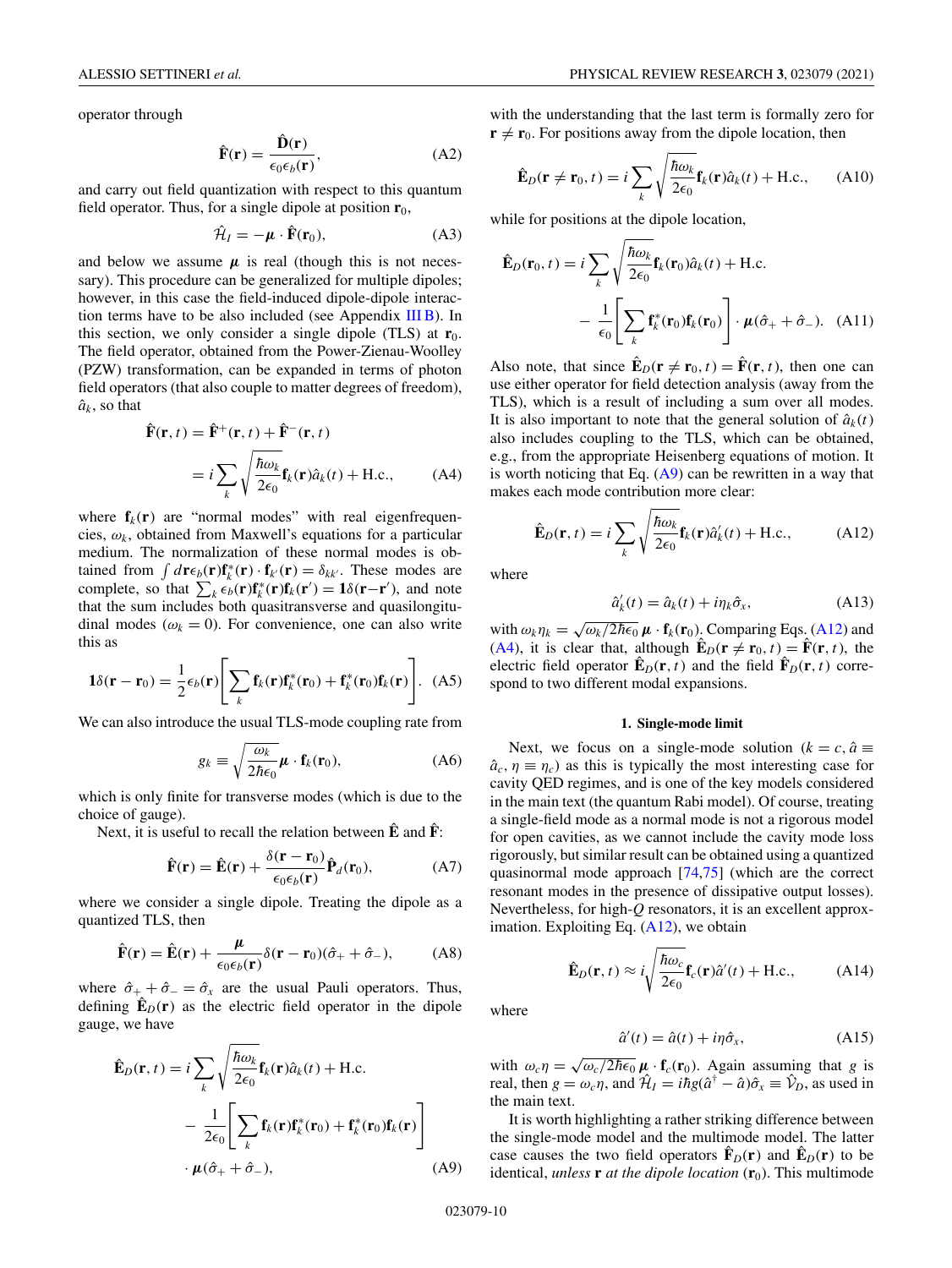<span id="page-10-0"></span>result also enforces some fundamental results in electromagnetism, e.g., it recovers well known limits such as the local field problem (requiring the self-consistent polarization), and ensures causality. The need to enforce causality in quantum optics has been pointed out in other contexts [\[54\]](#page-14-0). We also observe that, as shown explicitly by the unitary transformation  $\hat{a}' = \hat{\mathcal{T}} \hat{a} \hat{\mathcal{T}}^{\dagger}$  at the beginning of this section (see also [\[11\]](#page-13-0)), by only using the primed operators in the dipole gauge, gauge invariance of the expectation values is ensured. Generalizing this approach to the multimode-interaction case, it can also be shown that  $\hat{a}'_k = \hat{T} \hat{a}_k \hat{T}^{\dagger}$ , where  $\hat{T}$  is the appropriate unitary gauge operator [\[17\]](#page-13-0). Consequently,

$$
\langle \psi_D | \hat{a}_k^{\prime \dagger} \, \hat{a}_k^{\prime} | \psi_D \rangle = \langle \psi_C | \hat{a}_k^{\dagger} \, \hat{a}_k | \psi_C \rangle,
$$

where  $|\psi_D\rangle = \hat{T}|\psi_C\rangle$ .

## **APPENDIX B: DISPERSIVE READOUT OF A QUBIT STRONGLY COUPLED TO A CAVITY MODE**

Let us consider a TLS ultrastrongly coupled to a cavity mode of frequency  $\omega_a$  and weakly coupled to a second mode (e.g., a readout cavity) of frequency  $\omega_b$  acting as a sensor for the matter system. As shown in the main text (Sec.  $IV$ ), the resulting Hamiltonian in the Coulomb gauge can be written as [\[11\]](#page-13-0)

$$
\hat{\mathcal{H}}_C = \hbar \omega_a \hat{a}^\dagger \hat{a} + \hbar \omega_b \hat{b}^\dagger \hat{b} + \frac{\hbar \omega_0}{2} \{ \hat{\sigma}_z \cos[2\eta_a (\hat{a}^\dagger + \hat{a}) + 2\eta_b (\hat{b}^\dagger + \hat{b})] + \hat{\sigma}_y \sin[2\eta_a (\hat{a}^\dagger + \hat{a}) + 2\eta_b (\hat{b}^\dagger + \hat{b})] \},\tag{B1}
$$

with  $\eta_a = g_a/\omega_0$  and  $\eta_b = g_b/\omega_0$ . Assuming that  $2\eta_b(\hat{b}^\dagger + \hat{b})$ is small as compared to the other terms, as shown in the main text (Sec.  $IV$ ), we obtain

$$
\hat{\mathcal{H}}_C = \hbar \omega_a \hat{a}^\dagger \hat{a} + \hbar \omega_b \hat{b}^\dagger \hat{b} + \frac{\hbar \omega_0}{2} \hat{\sigma}_z^C + \eta_b \hbar \omega_0 (\hat{b}^\dagger + \hat{b}) \hat{\sigma}_y^C, \tag{B2}
$$

where the Pauli operators in the Coulomb gauge  $\hat{\sigma}_i^C$  have been defined in Eq. [\(26\)](#page-5-0). Moreover, we define

$$
\hat{\mathcal{X}}_{\pm}^{C} = (\hat{b}^{\dagger} \hat{\sigma}_{-}^{C} \pm \hat{b} \hat{\sigma}_{+}^{C}),
$$
  

$$
\hat{\mathcal{Y}}_{\pm}^{C} = (\hat{b} \hat{\sigma}_{-}^{C} \pm \hat{b}^{\dagger} \hat{\sigma}_{+}^{C}).
$$
 (B3)

Subsequently, Eq. (B2) can be rewritten in a more convenient form as

$$
\hat{\mathcal{H}}_C = \hbar \omega_a \hat{a}^\dagger \hat{a} + \hbar \omega_b \hat{b}^\dagger \hat{b} + \frac{\hbar \omega_0}{2} \hat{\sigma}_z^C + i \eta_b \hbar \omega_0 (\hat{\mathcal{X}}_ -^C + \hat{\mathcal{Y}}_-^C).
$$
\n(B4)

In order to investigate the effect of the readout cavity on the TLS, we can always perform a canonical (unitary) transformation (see, e.g., Ref. [\[53\]](#page-14-0)):

$$
\hat{\mathcal{H}}_C \to \tilde{\mathcal{H}}_C \equiv e^{-\hat{S}} \hat{\mathcal{H}}_C e^{\hat{S}}
$$
  
=  $\hat{\mathcal{H}}_C + [\hat{\mathcal{H}}_C, \hat{S}] + \frac{1}{2!} [\hat{S}, [\hat{S}, \hat{\mathcal{H}}_C]] + ...,$  (B5)

where we defined  $\tilde{H}_C$  to indicate the corresponding dispersive Hamiltonian in the Coulomb gauge. In the usual way, we search for an anti-Hermitian operator *S*ˆ which satisfies the relation

$$
\hat{\mathcal{H}}_I + [\hat{\mathcal{H}}_0, \hat{S}] = 0, \tag{B6}
$$

where

an

$$
\hat{\mathcal{H}}_I = i\eta_b \hbar \omega_0 (\hat{\mathcal{X}}_ -^C + \hat{\mathcal{Y}}_-^C) \tag{B7}
$$

$$
\mathbf{d} =
$$

$$
\hat{\mathcal{H}}_0 = \hbar \omega_b \hat{b}^\dagger \hat{b} + \frac{\hbar \omega_0}{2} \hat{\sigma}_z^C.
$$
 (B8)

Equation  $(B6)$  is satisfied using

$$
\hat{S} = \lambda \hat{\mathcal{X}}_+^C + \bar{\lambda} \hat{\mathcal{Y}}_+^C, \tag{B9}
$$

with

and

$$
\lambda = -i \frac{g_b}{\Delta} \tag{B10}
$$

$$
\bar{\lambda} = -i\frac{g_b}{\Sigma},\tag{B11}
$$

where  $\Delta = \omega_0 - \omega_b$  and  $\Sigma = \omega_0 + \omega_b$ . With such a choice, we obtain

$$
\tilde{\mathcal{H}}_C = \hbar \omega_a \hat{a}^\dagger \hat{a} + \hat{\mathcal{H}}_0 + [\hat{\mathcal{H}}_I, \hat{S}] + \frac{1}{2!} [\hat{S}, [\hat{S}, \hat{\mathcal{H}}_C]] + \dots
$$
\n(B12)

Developing the calculations up to the second order in *gb*, we obtain

$$
\tilde{\mathcal{H}}_C = \hat{\mathcal{H}}_0^C + \frac{\hbar \chi}{2} (\hat{b}^\dagger + \hat{b})^2 \hat{\sigma}_z^C, \tag{B13}
$$

where

$$
\chi = \frac{g_b^2}{\Delta} + \frac{g_b^2}{\Sigma} \tag{B14}
$$

and

$$
\hat{\mathcal{H}}_0^C = \hbar \omega_a \hat{a}^\dagger \hat{a} + \hbar \omega_b \hat{b}^\dagger \hat{b} + \frac{\hbar \omega_0}{2} \hat{\sigma}_z^C. \tag{B15}
$$

Neglecting the counter-rotating terms proportional to  $\hat{b}^{\dagger 2}$  and  $\hat{b}^2$ , Eq. (**B**13) becomes

$$
\tilde{\mathcal{H}}_C = \hbar \omega_a \hat{a}^\dagger \hat{a} + \left(\frac{\hbar \omega_0}{2} - \frac{\hbar \chi}{2}\right) \hat{\sigma}_z^C + \hbar (\omega_b + \chi \hat{\sigma}_z^C) \hat{b}^\dagger \hat{b}.
$$
\n(B16)

As it is clear from this expression, the last term in Eq. (B16) can be interpreted as a dispersive shift of the cavity transition by  $\chi \hat{\sigma}_z^C$ , depending on the state of the qubit [\[76\]](#page-15-0). Sending a frequency-tunable probe signal into the resonator *b*, transmission spectroscopy can provide direct information on the expectation value  $\langle \hat{\sigma}_z^C \rangle_C$  which coincides with  $\langle \hat{\sigma}_z \rangle_D$ . Hence, we can conclude that this kind of readout spectroscopy provides direct information on the expectation value of the qubit population difference, as defined in the dipole gauge.

## **APPENDIX C: LARGE-COUPLING LIMIT**

Here we discuss the large-coupling limit  $(\eta \gg 1)$  by using an analytical perturbative method. Notice that for  $\eta \gg 1$ , the system enters in the so-called deep strong coupling (DSC) regime. We start from the quantum Rabi Hamiltonian in the dipole gauge:

$$
\hat{\mathcal{H}}_D = \hat{\mathcal{H}}_{\text{free}} + \hat{\mathcal{V}}_D,\tag{C1}
$$

where

$$
\hat{\mathcal{H}}_{\text{free}} = \hbar \omega_c \hat{a}^\dagger \hat{a} + \frac{\hbar \omega_0}{2} \hat{\sigma}_z, \tag{C2}
$$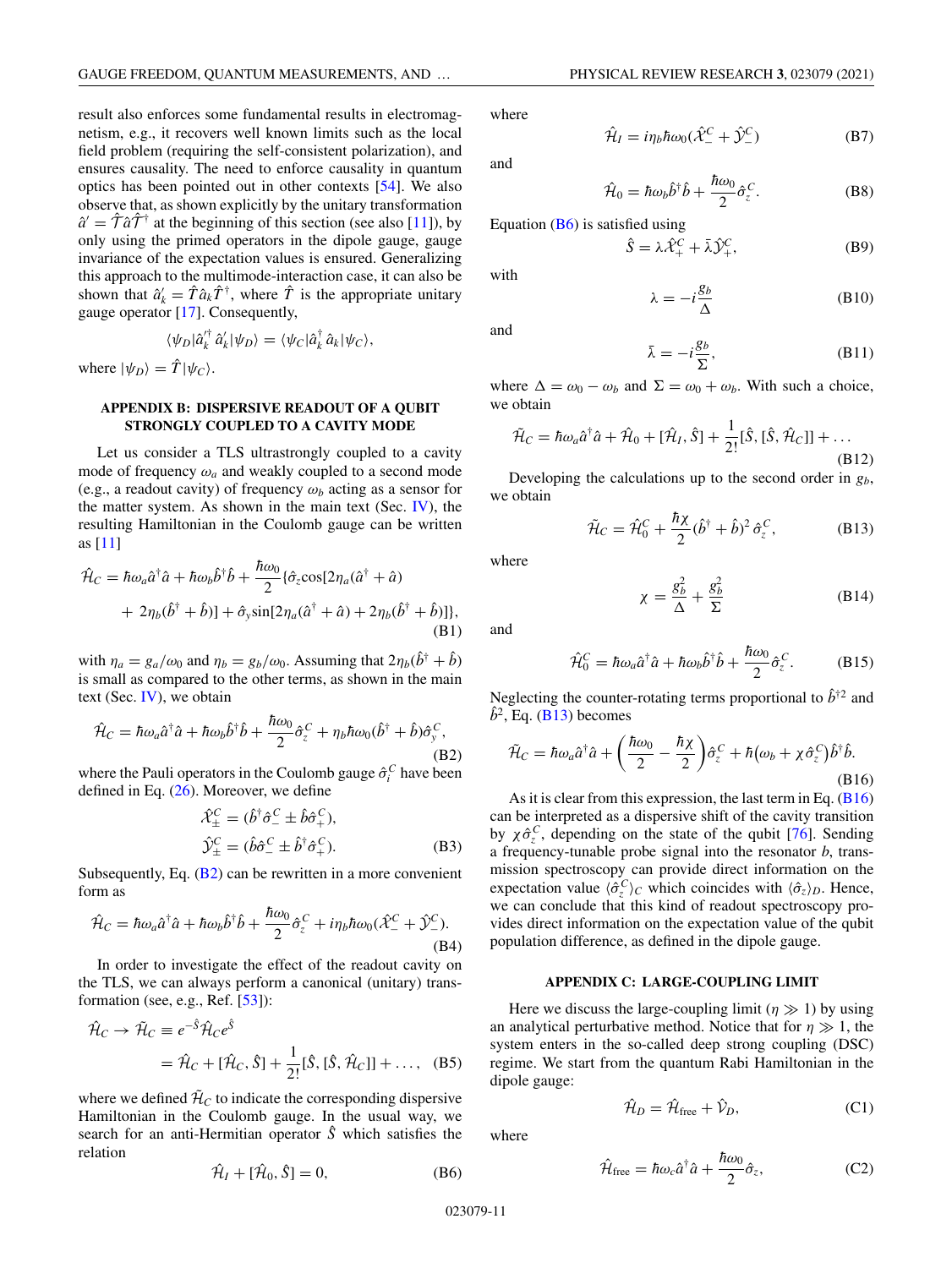<span id="page-11-0"></span>and the interaction Hamiltonian is

$$
\hat{\mathcal{V}}_D = i\eta \hbar \omega_c (\hat{a}^\dagger - \hat{a}) \hat{\sigma}_x. \tag{C3}
$$

When  $\eta \omega_c \gg \omega_0$ , the last term in Eq. [\(C1\)](#page-10-0) can be regarded as a perturbation. Equation [\(C2\)](#page-10-0) can be rewritten as  $\mathcal{H}_D =$  $\hat{\mathcal{H}}'_0 + \hat{\mathcal{V}}'_D$ , where

$$
\hat{\mathcal{H}}_0' = \hbar \omega_c \hat{a}^\dagger \hat{a} + i\eta \hbar \omega_c (\hat{a}^\dagger - \hat{a}) \hat{\sigma}_x \tag{C4}
$$

and

$$
\hat{\mathcal{V}}_D' = \frac{\hbar \omega_0}{2} \hat{\sigma}_z.
$$
\n(C5)

In the limit  $\eta \gg 1$ ,  $\hat{V}_D'$  can be regarded as a small perturbation; neglecting it, the resulting Hamiltonian can be analytically diagonalized. The two resulting lowest-energy degenerate eigenstates can be written as  $|\mp in\rangle|\pm x\rangle$ , where the first ket indicates photonic coherent states with amplitude  $\mp i\eta$ , such that:  $\hat{a}|\mp i\eta\rangle = \mp i\eta|\mp i\eta\rangle$ ; while the second ket indicates the eigenstates of  $\hat{\sigma}_x$ . The perturbation  $(\hbar \omega_0/2) \hat{\sigma}_z$ removes the degeneracy and mixes the two states, so that the two eigenstates become entangled:

$$
|\psi_D^{\pm}\rangle = \frac{1}{\sqrt{2}}[| -i\eta \rangle | +_{x}\rangle \pm | +i\eta \rangle | -_{x}\rangle].
$$
 (C6)

The corresponding eigenstates in the Coulomb gauge are  $|\psi_c^{\pm}\rangle = \hat{\mathcal{T}}^{\dagger}|\psi_D^{\pm}\rangle$ , where

$$
\hat{\mathcal{T}} = \exp[-i\eta(\hat{a} + \hat{a}^{\dagger})\hat{\sigma}_x]
$$
 (C7)

is the unitary operator determining the gauge transformation of the qubit-oscillator system:  $H_D = \hat{T}H_C\hat{T}^{\dagger}$ . By applying the operator  $\hat{\mathcal{T}}^{\dagger}$  to both members of Eq. (C6), and using the properties of the displacement operator, we obtain the separable states

$$
|\psi_C^{\pm}\rangle = |0\rangle|\pm_z\rangle. \tag{C8}
$$

Equations  $(C6)$  and  $(C8)$ , describing the lowest two energy states in the dipole and Coulomb gauge respectively (for  $\eta \gg$ 1), explain the results in Figs. [4](#page-6-0) and [5](#page-7-0) for very large values of *η*. In particular, it is easy to obtain:  $\langle \psi_C^- | \hat{\sigma}_+ \hat{\sigma}_- | \psi_C^- \rangle = 0$ ,  $\langle \psi_C^+ | \hat{\sigma}_+ \hat{\sigma}_- | \psi_C^+ \rangle = 1, \langle \psi_D^{\pm} | \hat{\sigma}_+ \hat{\sigma}_- | \psi_D^+ \rangle = 0.5, \langle \psi_C^- | \hat{a}^\dagger \hat{a} | \psi_C^- \rangle = 0$ 0,  $\langle \psi_c^+ | \hat{a}^\dagger \hat{a} | \psi_c^+ \rangle = \eta^2$ . Moreover, Eq. (C6) describes two light-matter maximally entangled cat states providing a qubit entropy  $S_D^q = 1$ , while Eq. (C8) describes two separable states  $(S_C^q = 0)$ , see Fig. [5.](#page-7-0)

# **APPENDIX D: GAUGE TRANSFORMATIONS IN THE PRESENCE OF TIME-DEPENDENT COUPLING**

We start by summarizing some well-known results on equivalent descriptions of the dynamics of a physical system (see, e.g., Ref. [\[17\]](#page-13-0)). We consider a simple 1D dynamical system described by the Lagrangian  $L(x, \dot{x})$ , where *x* is the coordinate and  $\dot{x}$  the velocity. The momentum conjugate with *x* is  $p = \partial L / \partial x$ . By adding to the Lagrangiaan  $L(x, \dot{x})$  the total time derivative of a function  $F(x, t)$ , one obtains a new Lagrangian

$$
L'(x, \dot{x}) = L(x, \dot{x}) + \frac{d}{dt}F(x, t) = L(x, \dot{x}) + \dot{x}\frac{\partial F}{\partial x} + \frac{\partial F}{\partial t},
$$
\n(D1)

which is equivalent to  $L$  in the sense that it gives the same equation of motion for the coordinate *x*. Considering the new Lagrangian, the momentum conjugate with *x* becomes

$$
p' = \frac{\partial L'}{\partial \dot{x}} = p + \frac{\partial F}{\partial x}.
$$
 (D2)

When one applies the standard canonical quantization procedure, starting with  $L$  on the one hand and  $L'$  on the other, one derives two equivalent quantum descriptions for the system, related by a unitary transformation, described by the operator (we use  $\hbar = 1$ )

$$
\hat{T} = \exp[i\hat{F}(t)],\tag{D3}
$$

where  $\hat{F}(t) \equiv F(\hat{x}, t)$  is the quantum operator corresponding to the classical function  $F(x, t)$ , with the hat "<sup>\*</sup>" indicating the promotion of classical variables to quantum operators. Considering a generic operator  $\hat{O} = O(\hat{x}, \hat{p})$ , it transforms as  $\hat{O}' = \hat{T} \hat{O} \hat{T}^{\dagger}$ , while the state vectors transform as  $|\psi'\rangle =$  $\hat{T}|\psi\rangle$ , so that the generic matrix elements of the operators remain unchanged. If the function  $F(x, t)$  depends explicitly on time, the system Hamiltonain transforms differently:

$$
\hat{H}' = \hat{T}\hat{H}\hat{T}^{\dagger} + i\dot{\hat{T}}\hat{T}^{\dagger} = \hat{T}\hat{H}\hat{T}^{\dagger} - \frac{\partial\hat{F}}{\partial t}.
$$
 (D4)

The function *F* introduced by PZW [\[35,](#page-14-0)[72\]](#page-15-0) is

$$
F = -\int d^3r \, \mathbf{P}(\mathbf{r}) \cdot \mathbf{A}_{\perp}(\mathbf{r}),\tag{D5}
$$

where, considering a single charge centered on a single reference point **R**, the polarization operator can be expressed as

$$
\mathbf{P}(\mathbf{r}) = q \int_0^1 du(\mathbf{r} - \mathbf{R}) \delta[(1 - u)(\mathbf{r} - \mathbf{R})].
$$
 (D6)

Hence, the PZW Lagrangian can be derived by that in the Coulomb gauge by the transformation

$$
L' = L + \frac{d}{dt}F,
$$
 (D7)

where  $F$  is given by Eq. ( $D5$ ).

In a gauge transformation, defined by a function  $\chi(\mathbf{r},t)$ , the potentials become

$$
\mathbf{A}'(\mathbf{r},t) = \mathbf{A}(\mathbf{r},t) + \nabla \chi(\mathbf{r},t),
$$
 (D8a)

$$
U'(\mathbf{r}, t) = U(\mathbf{r}, t) - \frac{\partial}{\partial t} \chi(\mathbf{r}, t).
$$
 (D8b)

Introducing Eqs. (D8a) and (D8b) in the Lagrangian *L* in the Coulomb gauge, the following relationship between the two Lagrangians holds (see, e.g., p. 267 of Ref. [\[17\]](#page-13-0)):

$$
L' = L + \frac{d}{dt} \chi(\mathbf{r}, t).
$$
 (D9)

If the function  $\chi(\mathbf{r}, t)$  is chosen equal to the function  $F(\mathbf{r}, t)$ , then

$$
\chi(\mathbf{r},t) = -\int d^3r \, \mathbf{P}(\mathbf{r}) \cdot \mathbf{A}_{\perp}(\mathbf{r}). \tag{D10}
$$

Equations  $(D7)$  and  $(D9)$  shows that the PZW transformation and the multipolar gauge transformation are equivalent. This equivalence still holds in the presence of a timedependent interaction strength. As discussed in the main text, an example of a time-dependent coupling can be properly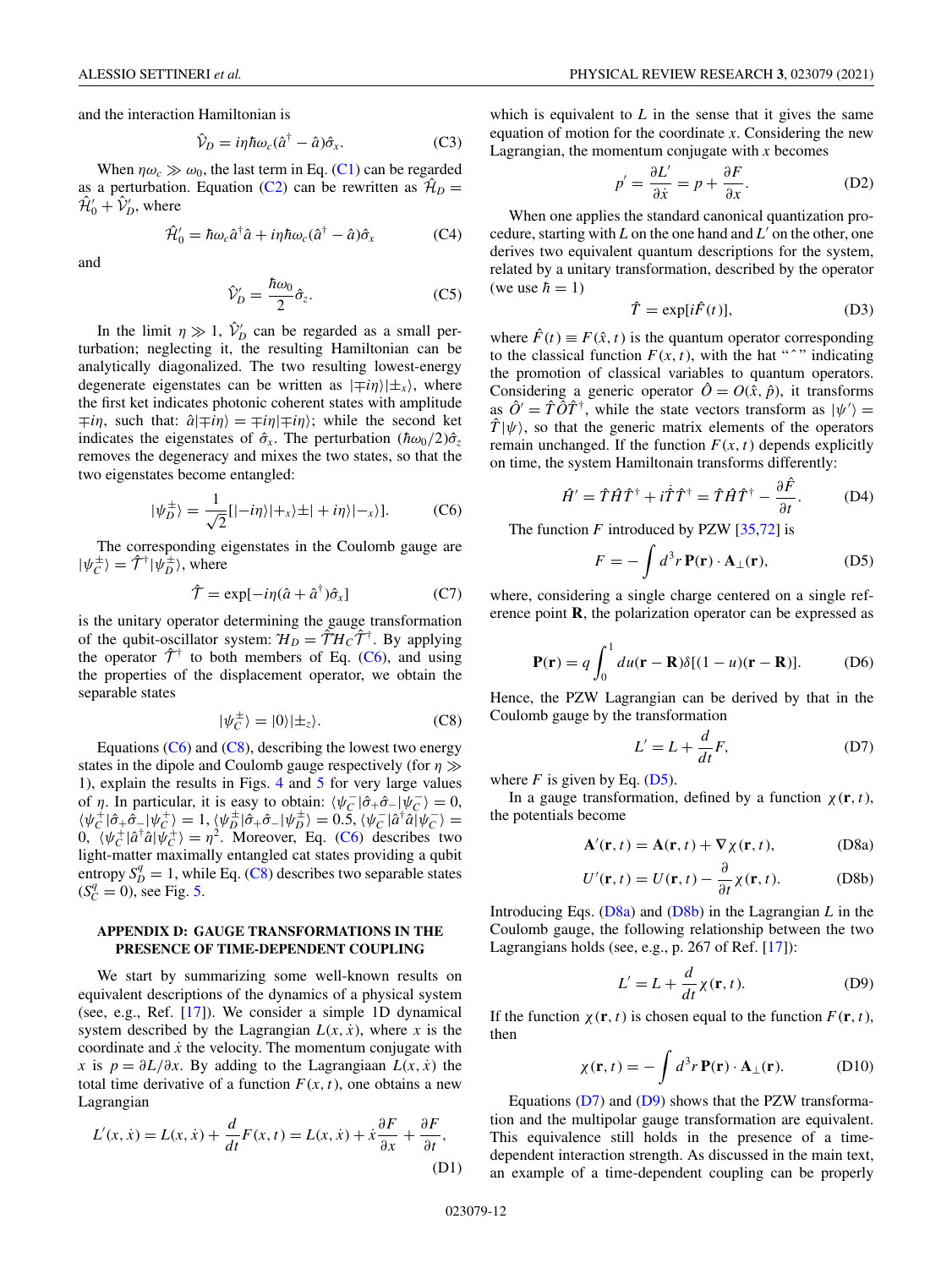<span id="page-12-0"></span>described assuming an atom moving in and out a Fabry-Pérot Gaussian cavity mode, like in experiments with Rydberg atoms [\[77\]](#page-15-0), so that the coupling strength becomes time dependent. In this case, the charge is localized around a timedependent position  $\mathbf{R}(t)$ . This will give rise to additional terms when taking the time derivative of *F*. However, Eqs. [\(D7\)](#page-11-0) and [\(D9\)](#page-11-0) do still coincide, as do the conjugate momenta. Both approaches give rise to the same Hamiltonian in Eq. [\(D4\)](#page-11-0). Notice that the resulting Hamiltonian after the gauge transformation is different from

$$
\hat{H}_D(t) = \hat{T}(t)\hat{H}_C(t)\hat{T}^\dagger(t). \tag{D11}
$$

This explains precisely why the Hamiltonian in Eq. (D11) does not describe dynamics which is equivalent to that of the Hamiltonian in the Coulomb gauge [\[32\]](#page-14-0). In short, Eq. (D11) is not the correct Hamiltonian to describe the correct lightmatter interaction dynamics. Specifically, considering the time-dependent unitary transformation, Eq. (D11) is incorrect because it misses the explicit time dependence on the transformation—see last term in Eq.  $(D4)$ . The gauge transformation, Eq.  $(D11)$  is not correct because it is obtained by neglecting the explicit time dependence of  $\chi(\mathbf{r},t)$  in Eq. [\(D8b\)](#page-11-0), arising from the time dependence of **R** in Eq. [\(D6\)](#page-11-0). The correct Hamiltonian in the dipole gauge, in the presence of time-dependent interactions, is

$$
\hat{H}'_D = \hat{T}(t)\hat{H}_C(t)\hat{T}^{\dagger}(t) + i\dot{\hat{T}}\hat{T}^{\dagger}.
$$

Further analysis and some examples of the consequences can be found in Sec. [V.](#page-6-0)

### **APPENDIX E: NONADIABATIC TUNABLE COUPLING: SWITCH-ON AND SWITCH-OFF DYNAMICS**

Following Ref. [\[32\]](#page-14-0), we consider the treatment of tuneable light-matter interactions through a time-dependent coupling function. In Ref. [\[32\]](#page-14-0), it is shown that applying the standard procedure, for sufficiently strong light-matter interactions, the final subsystem properties, such as entanglement and subsystem energies, depend significantly on the definitions (gauges) of light and matter adopted during their interaction. This occurs even if the interaction is not present at the initial and final stages of the protocol, at which times the subsystems are uniquely defined and can be individually addressed. Such an ambiguity is surprising and poses serious doubts on the predictability of the system dynamics in the presence of ultrastrong time-dependent light-matter interactions.

Here we address this apparent problem by considering a light-atom system initially in the absence of interaction and starting, e.g., in its ground state  $|\psi(t_{\text{in}})\rangle = |g, 0\rangle$ . A different choice of the initial state does not change the conclusions. This situation can be visualized considering a system consistenting of an optical cavity (initially prepared in the zero-photon state) and an atom initially external to the cavity and in its ground state. At  $t = t_1$ , the atom enters the cavity and leaves it at  $t = t_2$ . We consider the case of a TLS (the generalization to multilevel systems is straightforward). In addition, for the sake of simplicity, we assume that for  $t_1$  <  $t < t_2$ , the normalized interaction strength  $\eta$  is constant. We will demonstrate that: *after one switches off the interaction, the*

*same quantum state is obtained independently of the adopted gauge.*

We start our analysis considering the Coulomb gauge. The initial state (actually independent on the gauge) is  $|\psi_C(t_{\text{in}})\rangle$  =  $|g, 0\rangle_c$ . At  $t = t_1$ , the interaction is nonadiabatically switched on within a time  $T \rightarrow 0$ . This sudden switch has no ef-fect on the quantum state [\[55\]](#page-14-0), hence, at  $t = t_1^+ = t_1 + T$ ,  $|\psi_C(t_1^+) \rangle = |g, 0 \rangle$ . For  $t > t_1^+$ , the quantum state evolves as  $|\psi_C(t)\rangle = \exp[-i\hat{\mathcal{H}}_C(t - t_1)]|g, 0\rangle_C$ . Then, at  $t = t_2$ , the interaction is suddenly switched off. At  $t = t_2^+ = t_2 + T$ , the system state is  $|\psi_C(t_2^{\dagger})\rangle = \exp[-i\hat{\mathcal{H}}_C(t_2 - t_1)]|g, 0\rangle_C$ . For  $t > t_2$ , the quantum state evolves according to the Hamiltonian for the noninteracting system  $(\eta = 0)$ :  $|\psi_C(t)\rangle =$  $\exp \left[-i\hat{\mathcal{H}}_{\text{free}}(t - t_2)\right] |\psi_C(t_2^{\perp})\rangle$ , where  $\mathcal{H}_{\text{free}}$  is the system Hamiltonian in the absence of interaction. We can use these quantum states to calculate any system expectation value at any time. For example, the mean photon number can be calculated as

$$
\langle \psi_C(t) | \hat{Y}^{(-)} \hat{Y}^{(+)} | \psi_C(t) \rangle, \tag{E1}
$$



FIG. 6. Gauge-invariant emission of a TLS coupled to a singlemode resonator (quantum Rabi Hamiltonian) induced by sudden switching on and off the light-matter interaction, calculated for three normalized coupling strengths. (a) Displays the switching function  $\lambda(t)$ . The system is initially prepared in its ground state:  $|\psi_C(t_{\text{in}})\rangle$  =  $|g, 0\rangle$ . At  $t = t_1$ , the interaction is suddenly switched on, and it is finally switched off at  $t = t_2$ . (b)–(d) display  $\langle \psi_C(t) | \hat{Y}^{(-)} \hat{Y}^{(+)} | \psi_C(t) \rangle$ for three different coupling strengths.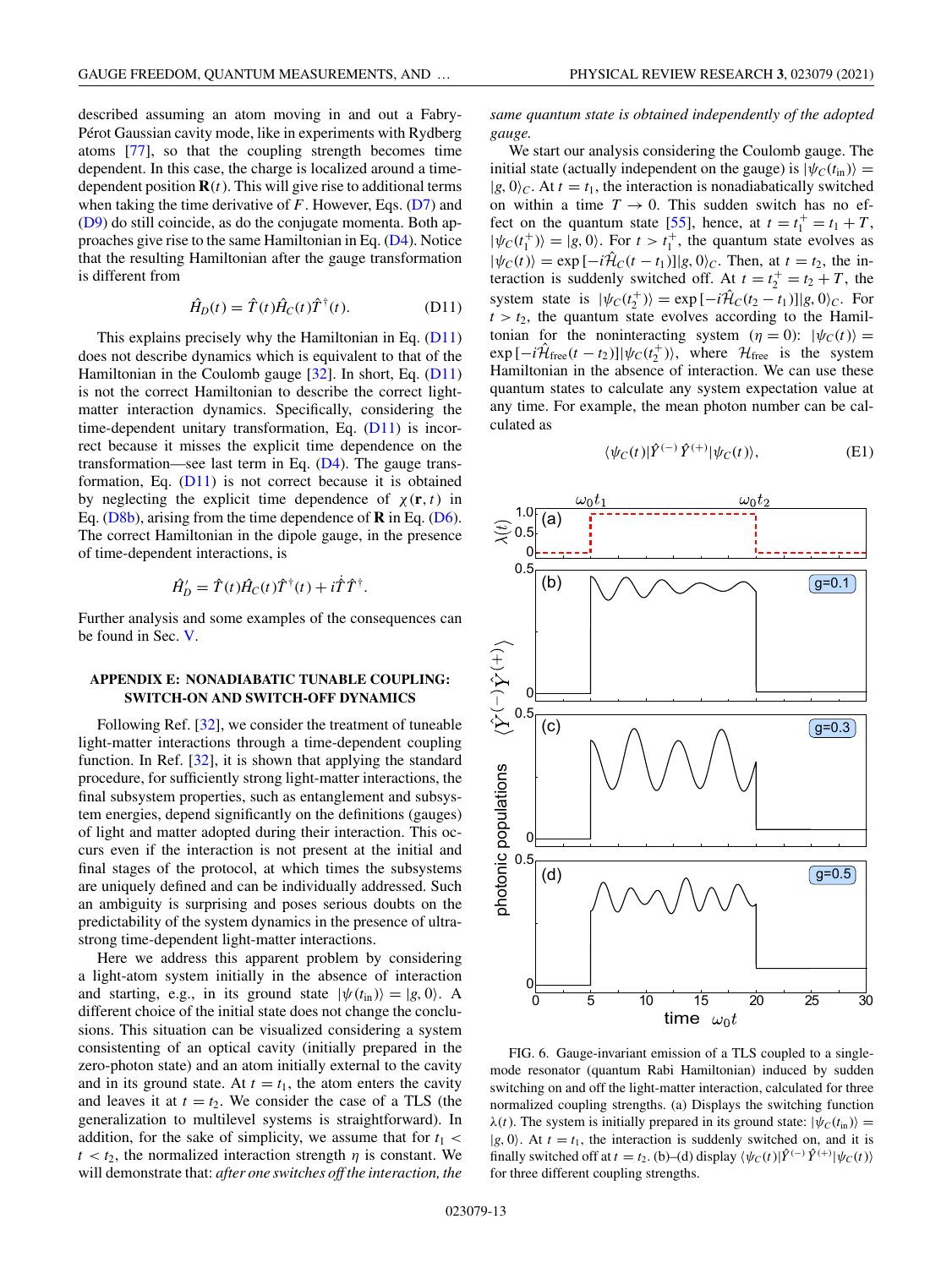<span id="page-13-0"></span>where  $\hat{Y}^{(+)}$  and  $\hat{Y}^{(-)}$  are the positive and negative-frequency components of the operator  $\hat{Y} = i(\hat{a} - \hat{a}^{\dagger})$  [with  $\hat{Y}^{(-)} =$  $(\hat{Y}^{(+)} )^{\dagger}$ ]. Notice that, for  $t < t_1$  and  $t > t_2$ ,  $\hat{Y}^{(+)} = i\hat{a}$ .

Now we describe the same dynamics in the dipole gauge. Before switching on the interaction, the state is simply  $|\psi_D(t_1^-)\rangle = |g, 0\rangle$ . As shown in Appendix [D,](#page-11-0) the system Hamiltonian in the dipole gauge is

$$
\hat{\mathcal{H}}_D(t) = \hat{\mathcal{T}}(t)\hat{\mathcal{H}}_C\hat{\mathcal{T}}^{\dagger}(t) + i\dot{\hat{\mathcal{T}}}(t)\hat{\mathcal{T}}^{\dagger}(t) \n= \hat{\mathcal{H}}_{\text{free}} + \hat{\mathcal{V}}_D(t) - \dot{\lambda}\hat{\mathcal{F}},
$$
\n(E2)

where  $\lambda(t)$  is the switching function (see Fig. [6\)](#page-12-0). Notice that, when the interaction strength is time independent, the last term in Eq. (E2) goes to zero. However, during nonadiabatic switches or modulations, this term can become the dominant one. Owing to the presence of the last term in Eq.  $(E2)$ , the state after the switch-on of the interaction becomes

$$
|\psi_D(t_1^+) \rangle = \exp\left(i\hat{\mathcal{F}} \int_{t_1^-}^{t_1^+} dt \dot{\lambda} \right) |\psi_D(t_1^-) \rangle = \hat{\mathcal{T}} |g, 0 \rangle. \quad (E3)
$$

- [1] A. F. Kockum, A. Miranowicz, S. D. Liberato, S. Savasta, and F. [Nori, Ultrastrong coupling between light and matter,](https://doi.org/10.1038/s42254-018-0006-2) Nat. Rev. Phys. **1**, 19 (2019).
- [2] P. Forn-Díaz, L. Lamata, E. Rico, J. Kono, and E. Solano, [Ultrastrong coupling regimes of light-matter interaction,](https://doi.org/10.1103/RevModPhys.91.025005) Rev. Mod. Phys. **91**, 025005 (2019).
- [3] A. Bayer, M. Pozimski, S. Schambeck, D. Schuh, R. Huber, D. Bougeard, and C. Lange, Terahertz light-matter interac[tion beyond unity coupling strength,](https://doi.org/10.1021/acs.nanolett.7b03103) Nano Lett. **17**, 6340 (2017).
- [4] F. Yoshihara, T. Fuse, S. Ashhab, K. Kakuyanagi, S. Saito, and K. Semba, Superconducting qubit-oscillator circuit beyond the ultrastrong-coupling regime, Nat. Phys. **13**[, 44 \(2017\).](https://doi.org/10.1038/nphys3906)
- [5] R. Chikkaraddy, B. de Nijs, F. Benz, S. J. Barrow, O. A. Scherman, E. Rosta, A. Demetriadou, P. Fox, O. Hess, and J. J. Baumberg, Single-molecule strong coupling at room tem[perature in plasmonic nanocavities,](https://doi.org/10.1038/nature17974) Nature (London) **535**, 127 (2016).
- [6] A. Bisht, J. Cuadra, M. Wersäll, A. Canales, T. J. Antosiewicz, and T. Shegai, Collective strong light-matter coupling in hier[archical microcavity-plasmon-exciton systems,](https://doi.org/10.1021/acs.nanolett.8b03639) Nano Lett. **19**, 189 (2018).
- [7] P.-H. Ho, D. B. Farmer, G. S. Tulevski, S.-J. Han, D. M. Bishop, L. M. Gignac, J. Bucchignano, P. Avouris, and A. L. Falk, Intrinsically ultrastrong plasmon–exciton interactions in [crystallized films of carbon nanotubes,](https://doi.org/10.1073/pnas.1816251115) Proc. Natl. Acad. Sci. USA **115**, 12662 (2018).
- [8] D. Ballester, G. Romero, J. J. García-Ripoll, F. Deppe, and E. Solano, Quantum Simulation of the Ultrastrong-Coupling [Dynamics in Circuit Quantum Electrodynamics,](https://doi.org/10.1103/PhysRevX.2.021007) Phys. Rev. X **2**, 021007 (2012).
- [9] D. De Bernardis, P. Pilar, T. Jaako, S. De Liberato, and P. Rabl, Breakdown of gauge invariance in ultrastrong-coupling cavity QED, Phys. Rev. A **98**[, 053819 \(2018\).](https://doi.org/10.1103/PhysRevA.98.053819)

For  $t > t_1^+$ , the quantum state evolves as  $|\psi_D(t)\rangle =$ exp  $(-i\hat{\mathcal{H}}_D(t - t_1)\hat{\mathcal{T}}|g, 0)$ . Then, at *t* = *t*<sub>2</sub>, the interaction is suddenly switched off. At  $t = t_2^+ = t_2 + T$  the system state becomes  $|\psi_D(t_2^{\dagger})\rangle = \hat{\mathcal{T}}^{\dagger} \exp[-i\hat{\mathcal{H}}_D(t_2 - t_1)]\hat{\mathcal{T}}|g, 0\rangle$ . Since  $\hat{\mathcal{H}}_C = \hat{\mathcal{T}}^{\dagger} \hat{\mathcal{H}}_D \hat{\mathcal{T}}$ , it implies that

$$
|\psi_D(t_2^+) \rangle = |\psi_C(t_2^+) \rangle. \tag{E4}
$$

As an example, we show in Fig. [6](#page-12-0) the gauge-invariant emission,

$$
\langle \psi_C(t)|\hat{Y}^{(-)}\hat{Y}^{(+)}|\psi_C(t)\rangle,
$$

from a TLS coupled to a single-mode resonator (quantum Rabi Hamiltonian) induced by sudden switching on and off the light-matter interaction, calculated for three normalized coupling strengths.

As a final remark, we observe that the procedure described here can be directly extended to show that gauge invariance is also preserved for intermediate gauge transformations dependent on a continuous parameter  $\alpha$  [10]. Indeed, it is sufficient to replace  $\hat{\mathcal{F}}$  with  $\alpha \hat{\mathcal{F}}$ .

- [10] A. Stokes and A. Nazir, Gauge ambiguities imply Jaynes-Cummings physics remains valid in ultrastrong coupling QED, [Nat. Commun.](https://doi.org/10.1038/s41467-018-08101-0) **10**, 499 (2019).
- [11] O. Di Stefano, A. Settineri, V. Macrì, L. Garziano, R. Stassi, S. Savasta, and F. Nori, Resolution of gauge ambiguities in ultrastrong-coupling cavity QED, Nat. Phys. **15**[, 803 \(2019\).](https://doi.org/10.1038/s41567-019-0534-4)
- [12] L. Garziano, A. Settineri, O. Di Stefano, S. Savasta, and F. Nori, [Gauge invariance of the Dicke and Hopfield models,](https://doi.org/10.1103/PhysRevA.102.023718) Phys. Rev. A **102**, 023718 (2020).
- [13] [W. E. Lamb, Fine structure of the hydrogen atom. III,](https://doi.org/10.1103/PhysRev.85.259) *Phys. Rev.* **85**, 259 (1952).
- [14] W. P. Healy, Comment onelectric dipole interaction in quantum optics, Phys. Rev. A **22**[, 2891 \(1980\).](https://doi.org/10.1103/PhysRevA.22.2891)
- [15] E. A. Power and T. Thirunamachandran, Comment on electric [dipole interaction in quantum optics,](https://doi.org/10.1103/PhysRevA.22.2894) Phys. Rev. A **22**, 2894 (1980).
- [16] W. E. Lamb, R. R. Schlicher, and M. O. Scully, Matter-field [interaction in atomic physics and quantum optics,](https://doi.org/10.1103/PhysRevA.36.2763) Phys. Rev. A **36**, 2763 (1987).
- [17] C. Cohen-Tannoudji, J. Dupont-Roc, and G. Grynberg, *Photons and Atoms: Introduction to Quantum Electrodynamics* (Wiley-VCH, New York, 1997).
- [18] S. Savasta, O. Di Stefano, A. Settineri, D. Zueco, S. Hughes, and F. Nori, Gauge principle and gauge invariance in quantum two-level systems, [arXiv:2006.06583](http://arxiv.org/abs/arXiv:2006.06583) [Phys. Rev. A (to be published)] (2021).
- [19] [R. J. Glauber, The quantum theory of optical coherence,](https://doi.org/10.1103/PhysRev.130.2529) *Phys.* Rev. **130**, 2529 (1963).
- [20] J. Keeling, Coulomb interactions, gauge invariance, and phase [transitions of the Dicke model,](https://doi.org/10.1088/0953-8984/19/29/295213) J. Phys.: Condens. Matter **19**, 295213 (2007).
- [21] A. Vukics and P. Domokos, Adequacy of the Dicke model [in cavity QED: A counter-no-go statement,](https://doi.org/10.1103/PhysRevA.86.053807) Phys. Rev. A **86**, 053807 (2012).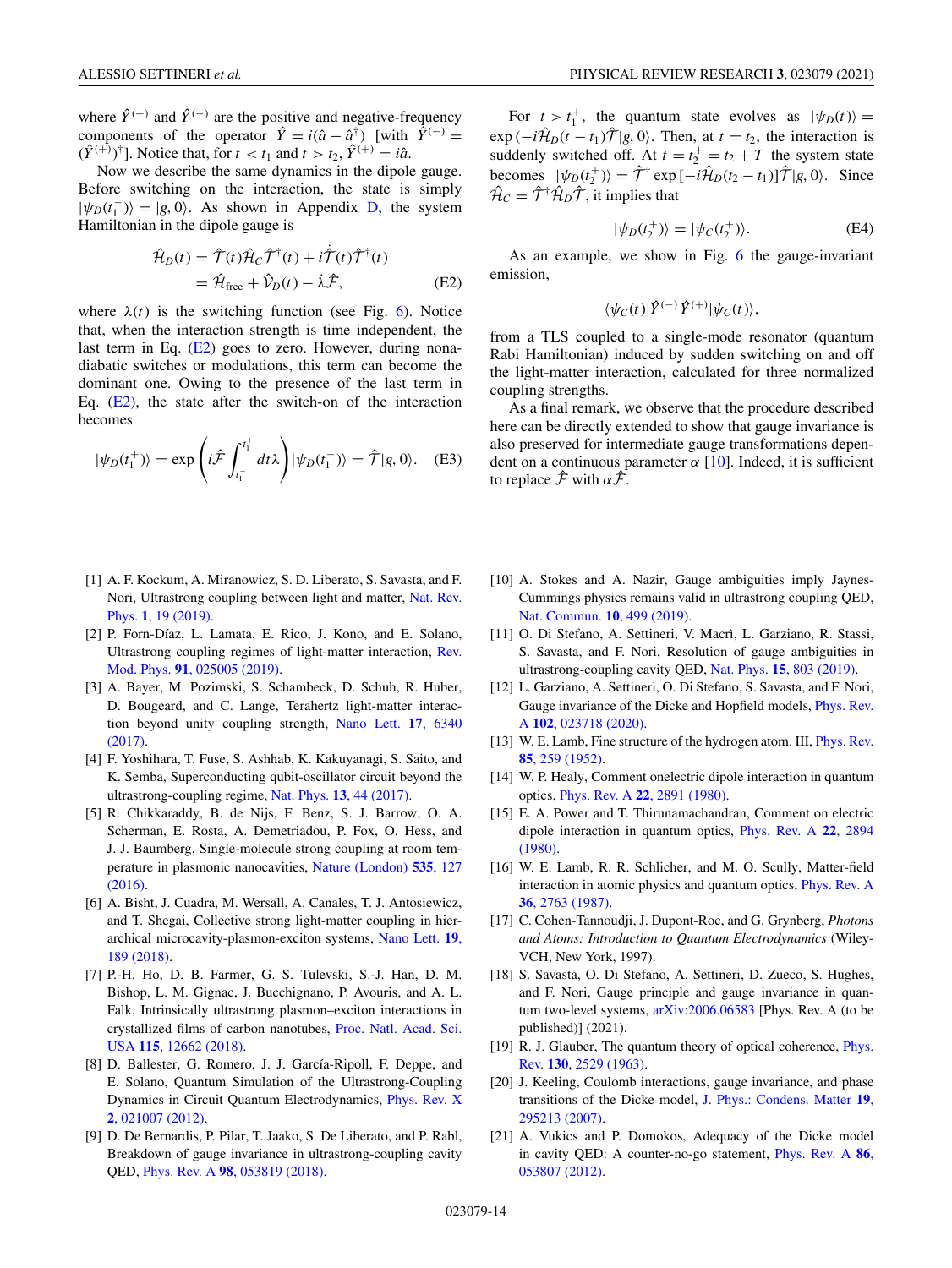- <span id="page-14-0"></span>[22] S. Ashhab and F. Nori, Qubit-oscillator systems in the ultrastrong-coupling regime and their potential for preparing nonclassical states, Phys. Rev. A **81**[, 042311 \(2010\).](https://doi.org/10.1103/PhysRevA.81.042311)
- [23] R. Stassi, A. Ridolfo, O. Di Stefano, M. J. Hartmann, and S. Savasta, Spontaneous Conversion from Virtual to Real Pho[tons in the Ultrastrong-Coupling Regime,](https://doi.org/10.1103/PhysRevLett.110.243601) Phys. Rev. Lett. **110**, 243601 (2013).
- [24] S. De Liberato, Virtual photons in the ground state of a dissipative system, [Nat. Commun.](https://doi.org/10.1038/s41467-017-01504-5) **8**, 1465 (2017).
- [25] O. Di Stefano, R. Stassi, L. Garziano, A. F. Kockum, S. Savasta, and F. Nori, Feynman-diagrams approach to the quantum Rabi model for ultrastrong cavity QED: Stimulated emission and reabsorption of virtual particles dressing a physical excitation, New J. Phys. **19**[, 053010 \(2017\).](https://doi.org/10.1088/1367-2630/aa6cd7)
- [26] C. Ciuti, G. Bastard, and I. Carusotto, Quantum vacuum proper[ties of the intersubband cavity polariton field,](https://doi.org/10.1103/PhysRevB.72.115303) Phys. Rev. B **72**, 115303 (2005).
- [27] S. De Liberato, C. Ciuti, and I. Carusotto, Quantum Vacuum Radiation Spectra from a Semiconductor Microcavity with a [Time-Modulated Vacuum Rabi Frequency,](https://doi.org/10.1103/PhysRevLett.98.103602) Phys. Rev. Lett. **98**, 103602 (2007).
- [28] L. Garziano, A. Ridolfo, R. Stassi, O. Di Stefano, and S. Savasta, Switching on and off of ultrastrong light-matter in[teraction: Photon statistics of quantum vacuum radiation,](https://doi.org/10.1103/PhysRevA.88.063829) Phys. Rev. A **88**, 063829 (2013).
- [29] L. Garziano, R. Stassi, V. Macrì, A. F. Kockum, S. Savasta, and F. Nori, Multiphoton quantum Rabi oscillations in ultrastrong cavity QED, Phys. Rev. A **92**[, 063830 \(2015\).](https://doi.org/10.1103/PhysRevA.92.063830)
- [30] G. Falci, A. Ridolfo, P. G. Di Stefano, and E. Paladino, Ul[trastrong coupling probed by coherent population transfer,](https://doi.org/10.1038/s41598-019-45187-y) Sci. Rep. **9**, 9249 (2019).
- [31] E. Sánchez-Burillo, L. Martín-Moreno, J. J. García-Ripoll, and [D. Zueco, Single Photons by Quenching the Vacuum,](https://doi.org/10.1103/PhysRevLett.123.013601) Phys. Rev. Lett. **123**, 013601 (2019).
- [32] A. Stokes and A. Nazir, Ultrastrong time-dependent light[matter interactions are gauge relative,](https://doi.org/10.1103/PhysRevResearch.3.013116) Phys. Rev. Research **3**, 013116 (2021).
- [33] [K. G. Wilson, Confinement of quarks,](https://doi.org/10.1103/PhysRevD.10.2445) Phys. Rev. D **10**, 2445 (1974).
- [34] U.-J. Wiese, Ultracold quantum gases and lattice systems: [Quantum simulation of lattice gauge theories,](https://doi.org/10.1002/andp.201300104) Ann. Phys. **525**, 777 (2013).
- [35] M. Babiker and R. Loudon, Derivation of the Power-Zienau-Woolley Hamiltonian in quantum electrodynamics by gauge transformation, [Proc. R. Soc. London A](https://doi.org/10.1098/rspa.1983.0022) **385**, 439 (1983).
- [36] J. M. Wylie and J. E. Sipe, Quantum electrodynamics near an interface, Phys. Rev. A **30**[, 1185 \(1984\).](https://doi.org/10.1103/PhysRevA.30.1185)
- [37] M. Wubs, L. G. Suttorp, and A. Lagendijk, Multiple-scattering approach to interatomic interactions and superradiance in inhomogeneous dielectrics, Phys. Rev. A **70**[, 053823 \(2004\).](https://doi.org/10.1103/PhysRevA.70.053823)
- [38] O. Di Stefano, A. F. Kockum, A. Ridolfo, S. Savasta, and F. Nori, Photodetection probability in quantum systems with [arbitrarily strong light-matter interaction,](https://doi.org/10.1038/s41598-018-36056-1) Sci. Rep. **8**, 17825 (2018).
- [39] A. Ridolfo, M. Leib, S. Savasta, and M. J. Hartmann, Photon [Blockade in the Ultrastrong Coupling Regime,](https://doi.org/10.1103/PhysRevLett.109.193602) Phys. Rev. Lett. **109**, 193602 (2012).
- [40] L. Garziano, A. Ridolfo, S. De Liberato, and S. Savasta, Cavity QED in the ultrastrong coupling regime: Photon bunching from

[the emission of individual dressed qubits,](https://doi.org/10.1021/acsphotonics.7b00635) ACS Photonics **4**, 2345 (2017).

- [41] S. Savasta, O. D. Stefano, and F. Nori, Thomas–Reiche–Kuhn [\(TRK\) sum rule for interacting photons,](https://doi.org/10.1515/nanoph-2020-0433) Nanophotonics **10**, 465 (2020).
- [42] W. Salmon, C. Gustin, A. Settineri, O. D. Stefano, D. Zueco, S. Savasta, F. Nori, and S. Hughes, Gauge-independent emission spectra and quantum correlations in the ultrastrong coupling regime of cavity-QED, [arXiv:2102.12055.](http://arxiv.org/abs/arXiv:2102.12055)
- [43] E. del Valle, A. Gonzalez-Tudela, F. P. Laussy, C. Tejedor, and M. J. Hartmann, Theory of Frequency-Filtered and Time-Resolved *n*[-Photon Correlations,](https://doi.org/10.1103/PhysRevLett.109.183601) Phys. Rev. Lett. **109**, 183601 (2012).
- [44] C. Schäfer, M. Ruggenthaler, V. Rokaj, and A. Rubio, Relevance of the quadratic diamagnetic and self-polarization terms [in cavity quantum electrodynamics,](https://doi.org/10.1021/acsphotonics.9b01649) ACS Photonics **7**, 975 (2020).
- [45] M. Brune, S. Haroche, V. Lefevre, J. M. Raimond, and N. Zagury, Quantum Nondemolition Measurement of Small Photon Numbers by Rydberg-Atom Phase-Sensitive Detection, [Phys. Rev. Lett.](https://doi.org/10.1103/PhysRevLett.65.976) **65**, 976 (1990).
- [46] M. Brune, S. Haroche, J. M. Raimond, L. Davidovich, and N. Zagury, Manipulation of photons in a cavity by dispersive atom-field coupling: Quantum-nondemolition measurements [and generation of "Schrödinger cat" states,](https://doi.org/10.1103/PhysRevA.45.5193) Phys. Rev. A **45**, 5193 (1992).
- [47] P. Grangier, J. A. Levenson, and J.-P. Poizat, Quantum non[demolition measurements in optics,](https://doi.org/10.1038/25059) Nature (London) **396**, 537 (1998).
- [48] M. Boissonneault, J. M. Gambetta, and A. Blais, Dispersive regime of circuit QED: Photon-dependent qubit dephasing and relaxation rates, Phys. Rev. A **79**[, 013819 \(2009\).](https://doi.org/10.1103/PhysRevA.79.013819)
- [49] F. Helmer, M. Mariantoni, E. Solano, and F. Marquardt, Quantum nondemolition photon detection in circuit QED and the quantum Zeno effect, Phys. Rev. A **79**[, 052115 \(2009\).](https://doi.org/10.1103/PhysRevA.79.052115)
- [50] B. Peaudecerf, T. Rybarczyk, S. Gerlich, S. Gleyzes, J. M. Raimond, S. Haroche, I. Dotsenko, and M. Brune, Adaptive Quantum Nondemolition Measurement of a Photon Number, Phys. Rev. Lett. **112**[, 080401 \(2014\).](https://doi.org/10.1103/PhysRevLett.112.080401)
- [51] A. Blais, R.-S. Huang, A. Wallraff, S. M. Girvin, and R. J. Schoelkopf, Cavity quantum electrodynamics for superconducting electrical circuits: An architecture for quantum computation, Phys. Rev. A **69**[, 062320 \(2004\).](https://doi.org/10.1103/PhysRevA.69.062320)
- [52] S. Haroche and J.-M. Raimond, *Exploring the Quantum* (Oxford University Press, 2006).
- [53] D. Zueco, G. M. Reuther, S. Kohler, and P. Hänggi, Qubitoscillator dynamics in the dispersive regime: Analytical theory [beyond the rotating-wave approximation,](https://doi.org/10.1103/PhysRevA.80.033846) Phys. Rev. A **80**, 033846 (2009).
- [54] C. S. Muñoz, F. Nori, and S. De Liberato, Resolution of superluminal signalling in non-perturbative cavity quantum electrodynamics, [Nat. Commun.](https://doi.org/10.1038/s41467-018-04339-w) **9**, 1924 (2018).
- [55] A. Messiah, *Quantum Mechanics* (Dover Publications, 1999).
- [56] F. Assemat, D. Grosso, A. Signoles, A. Facon, I. Dotsenko, S. Haroche, J. M. Raimond, M. Brune, and S. Gleyzes, Quantum Rabi Oscillations in Coherent and in Mesoscopic Cat Field States, Phys. Rev. Lett. **123**[, 143605 \(2019\).](https://doi.org/10.1103/PhysRevLett.123.143605)
- [57] M. Maggiore, *A Modern Introduction to Quantum Field Theory*, Oxford Series in Physics No. 12 (Oxford University Press, 2005).